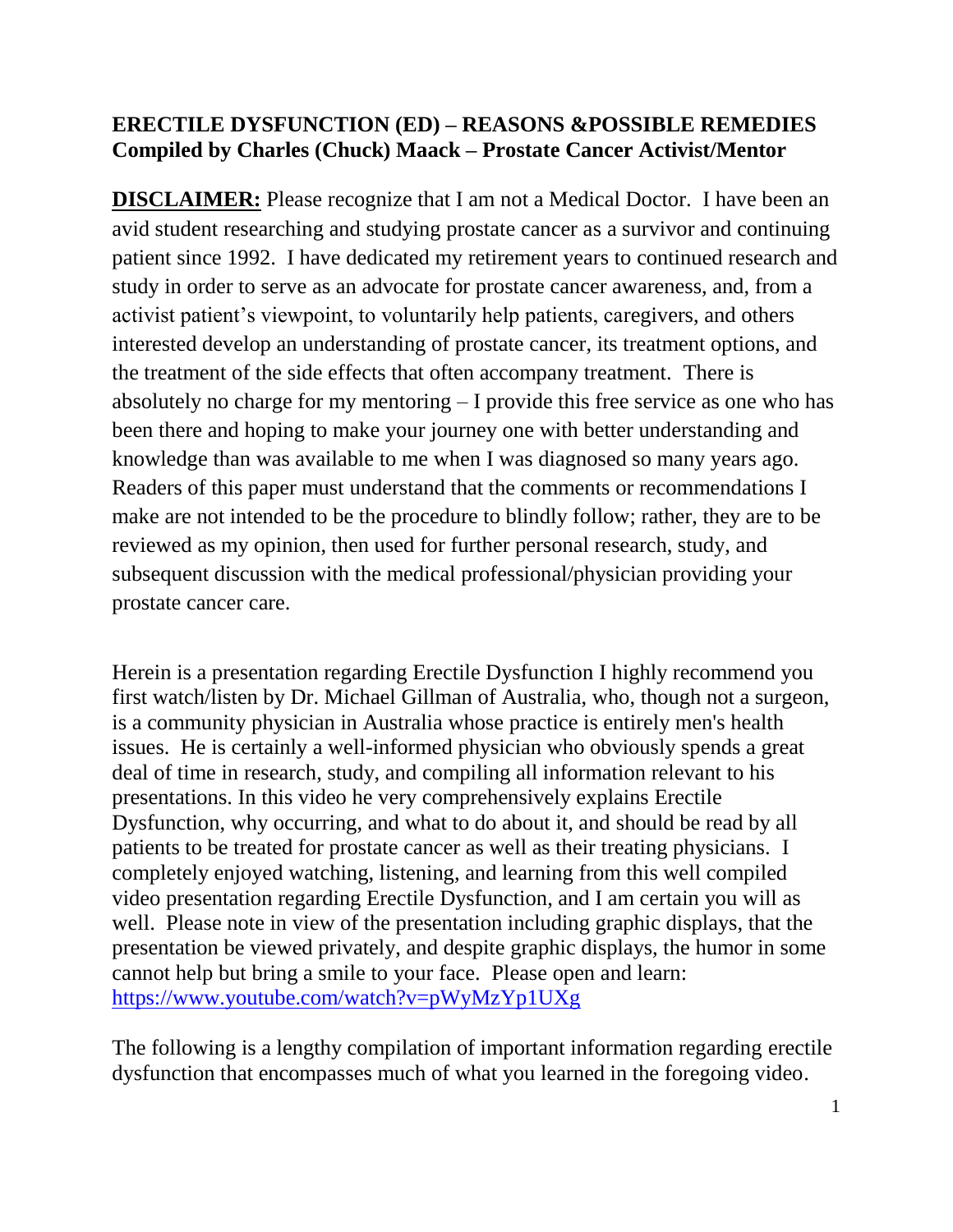For those truly interested in this subject, it is my opinion that taking the time to read this entire paper will provide you a more thorough understanding of erectile dysfunction, possible remedies, and an importance regarding intimacy you may never had realized.

I was reviewing a "Special Report" from the American Prostate Society published way back in the summer of 1996 regarding male impotence. It appears very little has changed over these subsequent years other than Phosphodiesterase Type 5 (PDE-5) inhibitors coming to the fore. I want to share some of the interesting aspects of that report. As far back as the mid-1980s health care professionals had treated impotence as "all in the mind." Even the men experiencing this problem came to believe that "if I can get my head straightened out" all would return to normal. Shame and embarrassment were so strong that men wouldn't even discuss this most intimate problem with a doctor. It was a no-win situation made worse by the man's partner justifiably wondering why she was no longer sexually attractive. Does this sound familiar? The report said back then and holds true today that any man who thinks time and hope will take care of his problem is deluding his self. This is one problem that won't go away; time just aggravates his situation. I found it interesting that the first step in ending male sexual incapability is to stop thinking of it as "impotence." "Impotence" means a lack of power and strength, and power and strength have nothing to do with making love. Any man who thinks of himself as "impotent" is not just wrong; he is putting himself down. The more accurate term is "erectile dysfunction," what the condition really is: an inability to attain and maintain an erection sufficient to complete sexual intercourse more than half the time sex is desired. This means rigidity as well as duration. Back in 1996 experts believed more than 30 million men in the U.S. were suffering from erectile dysfunction to some degree. This has unlikely changed. Back then, and I would venture to say even now, one man in two experiences this problem to some degree between the ages of 40 and 70. It is an equal opportunity affliction affecting men of every race, religion, and station in life. Even then it was considered that when those numbers are expanded to include women as partners in sexual relationships, we begin to understand the enormous impact of erectile dysfunction in the United States. The trigger for penile erection is sexual stimulation reaching the brain. The brain responds to the stimulation by signaling the heart to pump more blood into the penile arteries. These arteries promptly dilate to twice normal size. Blood-flow jumps sixteen times normal. As blood-flow increases in the arteries, it partly blocks the veins and traps the arterial blood. The two channels of the penis called "corpora cavernosa" become so full of blood that the penis lengthens and can double its cubic size. All of this can take place in a normal man within 60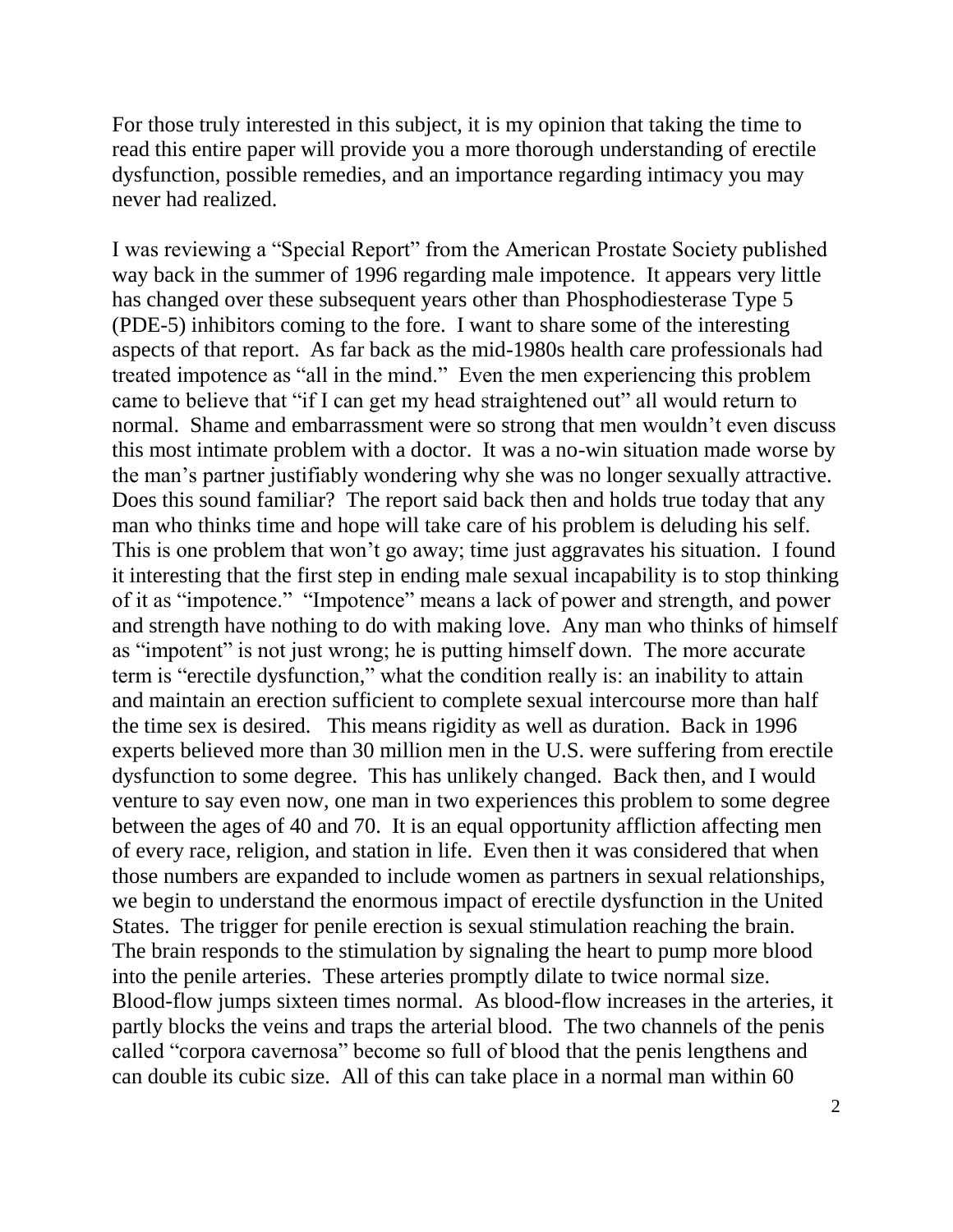seconds! This marvelously elaborate system happens, or it doesn't, depending on the flow of blood. If any part of the process breaks down, getting or keeping an erection becomes impossible. The system can break down from many causes: mental/emotional problems, a new partner, stress, anxiety, fear of sexual failure, disease involving the blood vessels, hypertension, diabetes, elevated cholesterol, some medications for high blood pressure, diffuse arterial disease (blockages in the small penile arteries), venous leak (though blood flows properly into the corpora cavernosa, the veins are not compressed to hold the blood where it is needed). Age plays a role since as men get older, the corpora cavernosa can lose their elasticity. When this happens, the chambers do not enlarge to accept an increase in blood sufficient to squeeze the veins and hold the blood in place. Other causes of erectile dysfunction include being over-weight, low testosterone, damage to the nerves, muscles, or bones in the groin area, and use of tobacco can have an effect. Alcohol's impact on the libido and sexual capability is well put in the saying "As whiskey make desire go up, ability goes down." The methods to counter some of these problems are nearly the same today as they were back in the 1990s. PDE-5 inhibitors were not yet available. Trazadone and Ginseng where sometimes considered as aphrodisiacs that might dilate the penile arteries to an indefinite, varying extent. And then, as now, the use of Muse (not very popular), Vacuum Erection Devices (VEDs), penile injections, and penile implants were the few methods to hopefully counter erectile dysfunction. That is a sad commentary that other than PDE-5 inhibitors, nothing has changed. Men experiencing this affliction should be aware that they are not alone. Rather, they in company with likely several million other men just here in the United States. And when this occurs and cannot be remedied, I invite your attention to "**SOME CONSIDERATIONS FOR YOU AND YOUR PARTNER** beginning on page 22, below.

A recent report (February 2015)<http://tinyurl.com/n47lfzu> using patient results from 2008 and 2009 came to this conclusion regarding erectile dysfunction as well as incontinence following surgical removal of the prostate gland and should serve as your forewarning that either may not return as rapidly as you might expect:

#### **Results**

 The study showed that before radical prostatectomy, urinary incontinence of various severity grades was reported in 18.8, postoperatively in  $63.0\%$  (p < 0.001) and erectile dysfunction of various degrees was reported in 39.6 at baseline compared to 80.1% 12 months postoperatively ( $p < 0.001$ ).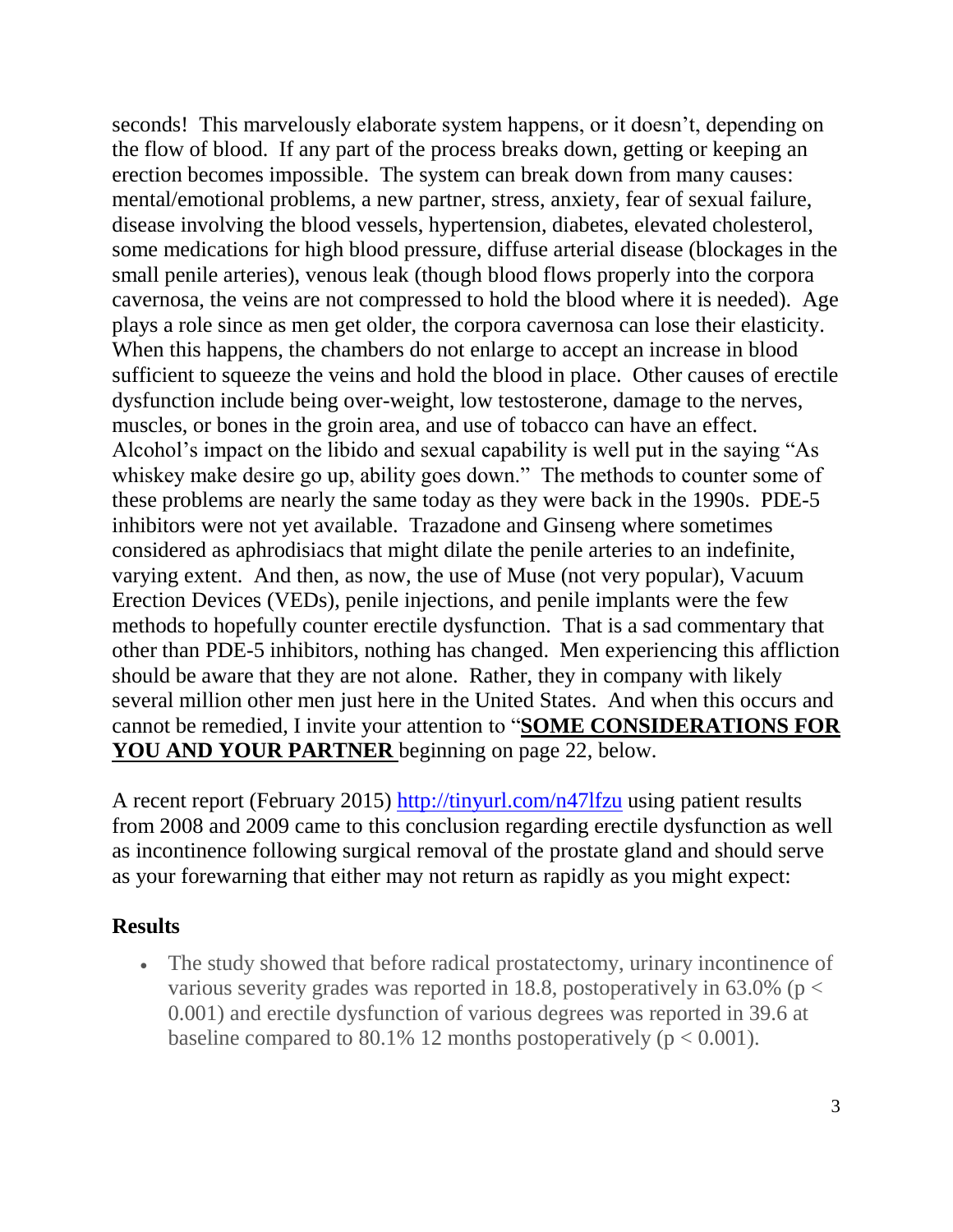Important in the foregoing information is for you to recognize that the more you put into return of erectile function (as well as continence), the more likely it will occur earlier than later.

Men with deficiency in Vitamin D levels can experience Erectile Dysfunction issues. From:<http://onlinelibrary.wiley.com/doi/10.1111/jsm.12661/abstract>

"Our study shows that a significant proportion of ED patients have a vitamin D deficiency and that this condition is more frequent in patients with the arteriogenic etiology. Low levels of vitamin D might increase the ED risk by promoting endothelial dysfunction. Men with ED should be analyzed for vitamin D levels and particularly to A-ED (arteriogenic ED), and for patients with a low level, Vitamin D supplementation is suggested,"

Men experiencing ED should include having their 25-hydroxy Vitamin D level checked. A level of at least 50ng/ml should be attained, and for men having been treated for prostate cancer, a preferred level should be within the range of 60ng/ml to 75ng/ml. If deficient, total daily intake of Vitamin D3 as supplement should likely be between 6000 IU to 7000 IU, and once the desired level is attained, likely 5000 IU total daily will maintain that level, though men should continue to periodically have their 25-hydroxy Vitamin D level checked to make sure.

An important paper titled "Persistent Erectile Dysfunction Following Radical Prostatectomy: The Association between Nerve-Sparing Status and the Prevalence and Chronology of Venous Leak" describes reasoning for difficulty regarding erectile function. It is certainly worth a read to have some idea why you may be experiencing this difficulty. Go to: [www.pubmed.gov](http://www.pubmed.gov/) then enter 19686421 in the search box).

In line with the information in that paper, even prior to and then again following surgical removal of the prostate or complications following radiation therapy, it is important to begin penile rehabilitation.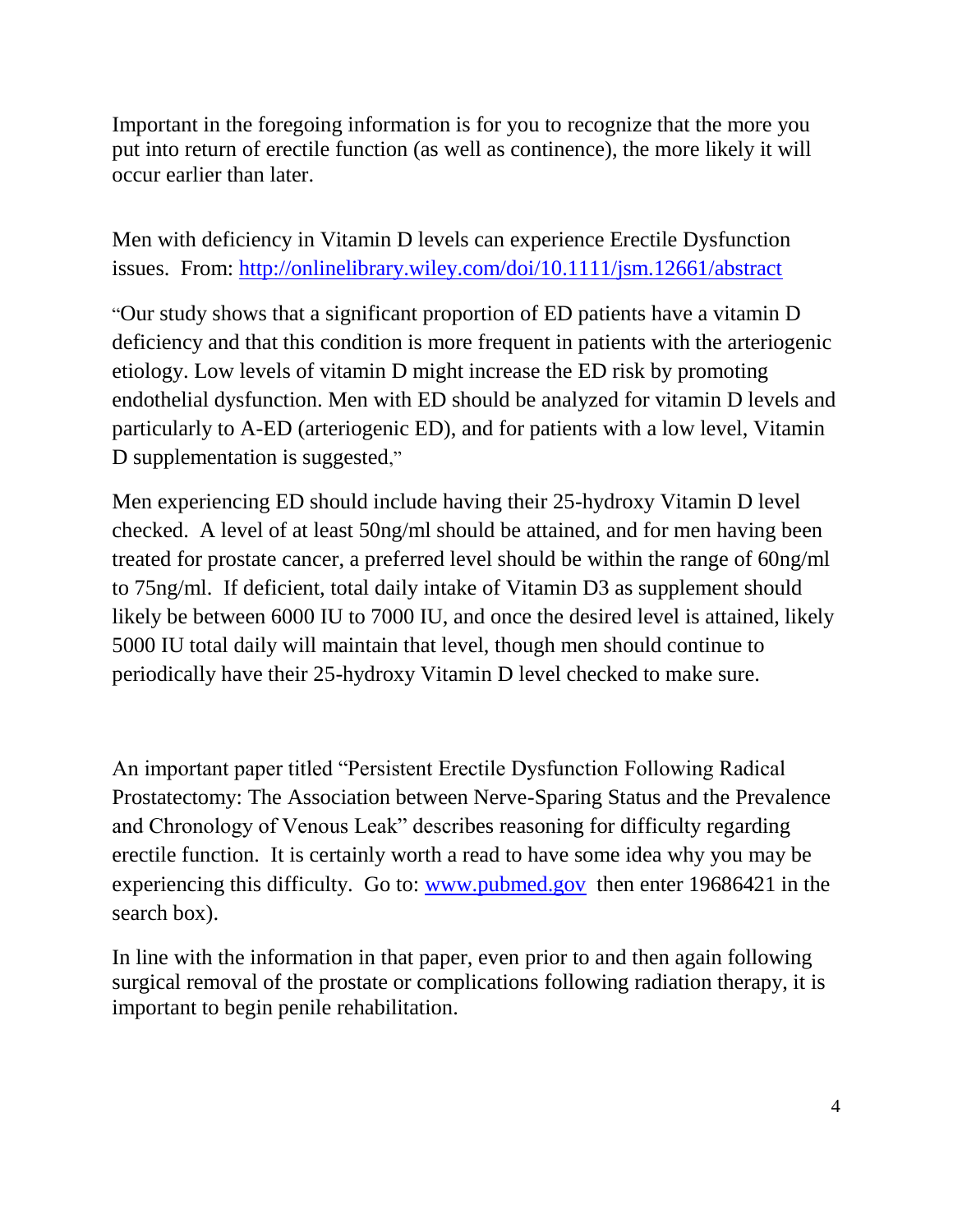Keep in mind that it is unlikely that men will be able to achieve erection with a PDE5 inhibitor if both neurovascular bundles were removed. The use of penile injections, however, can still bring about a good erection. The information in the following indicates that with neurovascular damage PDE5 inhibitors would not serve to bring erectile function. That being the case, in the absence of neurovascular bundles, the same would apply.

### <http://www.ncbi.nlm.nih.gov/pmc/articles/PMC1473007/>

This next paper supports the information in the foregoing paper by commenting "PDE 5 inhibitors will not be helpful for men who experience impotence due to a prostate cancer treatment that has damaged the neurovascular bundles that are attached to the NANC. Without the presence of nitrous oxide, the chemical cycle never begins." And again, this would include the absence of neurovascular bundles. (NANC neuron: nonadrenergic, noncholinergic neuron).

# <http://tinyurl.com/49gh3rc>

Importantly, penile injections can still provide reasonable erections for intercourse or, alternatively, penile implants as well.

A consideration for men experiencing erectile dysfunction from either surgical removal of, or radiation to, the prostate gland:

There are prostate cancer survivors who have learned that in addition to, for example the PDE5 inhibitor Viagra - or even in lieu of a PDE5 inhibitor  $-a$ combination of L-Arginine, Acetyl L Carnitine and Propionyl L Carnitine at 2000mg daily each, may be effective for return to hopeful reasonable erectile function as well as occur more rapidly.

Further explained here:

**Carnitines—Better Than Testosterone for Impotence:** <http://tinyurl.com/ngkqqfj>

**Using an L-Arginine Supplement for Impotence Treatment:**  <http://tinyurl.com/nkofraq>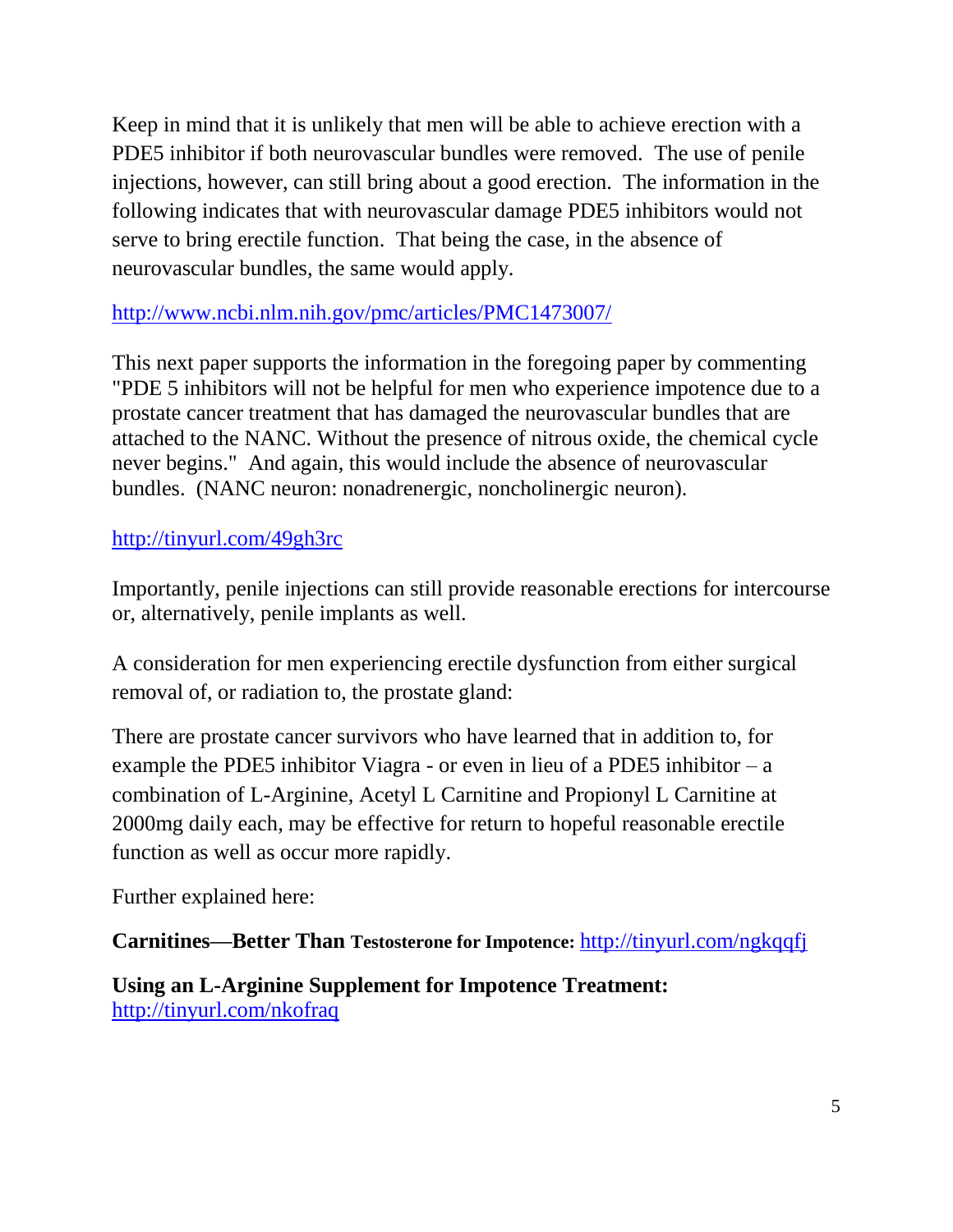I refer you to the foregoing to provide you alternative considerations to only a PDE5 inhibitor that should be discussed with the physician treating you for erectile dysfunction.

For patients on hormone deprivation drugs, there is a loss of brain to penis stimulation to even experience a "desire" for sexual intercourse, and that being the case, if one's neurovascular bundles had been removed, the thought of making use of a penile injection, or even using one's penile implant, may be nil.

According to likely the foremost authority on penile rehabilitation, Dr. John Mulhall of Memorial Sloan-Kettering Cancer Center (MSKCC), and contrary to the opinions of some, the Vacuum Erection Devise (VED) will not provide appropriate penile rehabilitation. The VED, though suitable to exercise and help maintain length of the penis, draws venous blood into the penis but does not have the effect of oxygenation and arterial blood for penile rehabilitation. PDE5 inhibitors (sildenafil/Viagra, vardenafil/Levitra, or tadalafil/Cialis) provide this function, and this function can be enhanced by penile injections. Both PDE5 inhibitors and penile injections serve to provide increased arterial oxygenation, erection muscle protection, endothelium protection, neuroregeneration, increased prostaglandin secretion, collagen chemical blockage, and preservation of erectile tissue. PDE5 inhibitors are also helpful for vascular health, and the foregoing penile rehab should be practiced for those on androgen deprivation therapy to prevent penile atrophy. The use of PDE5 inhibitors help the arteries relax for access of external nitric oxide. L-arginine, an amino acid, can enhance the action of nitric oxide to relax the muscles surrounding blood vessels supplying the penis, so could also be considered for penile rehab. This dilates blood vessels to increase arterial blood flow and can help maintain an erection. Radiation stops the artery wall from making this necessary nitric oxide. Medical Oncologist Charles Myers personally prefers the prescribing of vardenafil/Levitra at a higher dose to be taken every Monday, Wednesday, and Friday as opposed to a low dose taken daily. He remarks that his patients have improvement over subsequent months of usage. The longer one avoids the use of PDE5 inhibitors and/or penile injections to provide this necessary arterial blood flow into, and oxygenation of, penile tissues, the more difficult it will be to later regain erectile function. Since health insurers often refuse to cover increased use of PDE5 inhibitors, considering such use to be for sexual satisfaction, Dr. Myers remarked that with his providing a letter to insurers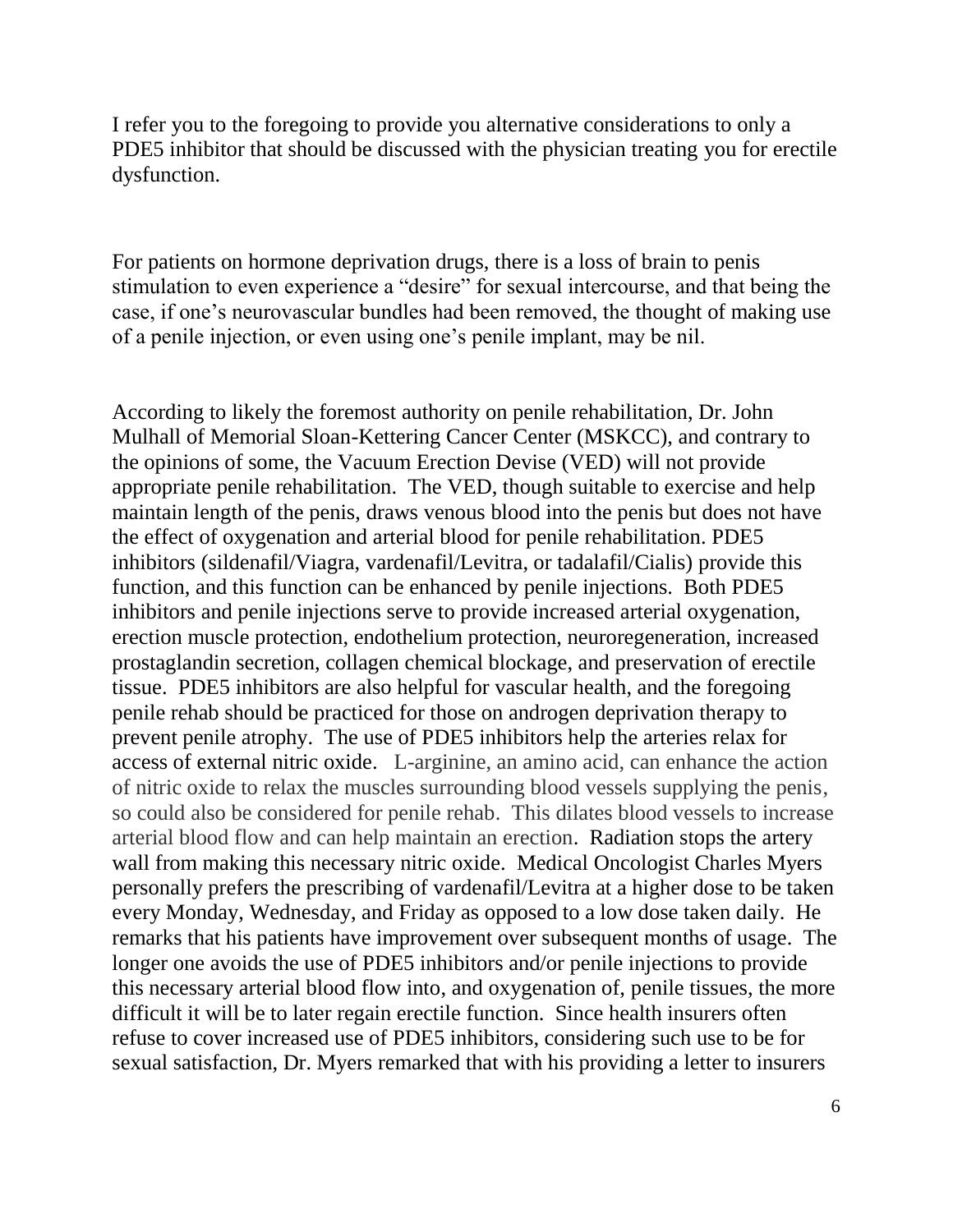explaining that the increased use is not for sexual satisfaction but rather for penile rehabilitation following radiation or surgery, insurers have complied.

**EXTREMELY IMPORTANT TO BE AWARE AT THIS POINT:** If you are a patient also prescribed and taking nitrates, you SHOULD NOT take a PDE5 inhibitor. This could cause extreme opening of blood vessels, seriously reduce your blood pressure, and could even be fatal for some men. For information in this regard, please open and review the following paper – though this paper describes the use of Viagra with nitrates, the same would apply to any PDE5 inhibitor: <http://tinyurl.com/pv6jh3l>**.** 

Apparently this does not hold true if only administering a penile injection with no PDE5 inhibitor involved. In this paper the comment indicates that men taking nitrates and unable to experience an erection may find that a penile injection may enhance an erection. See the last paragraph on the first page of this paper: [http://tinyurl.com/ozkxl43.](http://tinyurl.com/ozkxl43) If you are a patient prescribed a nitrate, I would encourage clearing the use of penile injections with the physician prescribing the nitrate as well as the physician prescribing the penile injection medication.

A point Dr. Mulhall emphasized is that we men are given all the wrong expectations, and not even told what is most likely going to occur when we are treated with surgical removal of the gland or radiation. He remarked that physicians should be forthcoming with a full explanation of what a man can anticipate regarding erectile dysfunction following whatever treatment he is receiving. Rarely are we provided such information, and more often we are told that "there are several things we can do to help get an erection." The trauma experienced by neurovascular bundles requires appropriate treatment post surgical removal of, or radiation to, the prostate gland, and even then can take several months to a few years to reasonable erectile function (read that again, so you recognize that recovery for many could take many months, so don't despair). And such return depends on pre-treatment function, age, delay in post treatment rehab, and other factors. Younger men may have earlier return of erectile function, whereas the older we get, the longer it may take. Key, again, is beginning penile rehab is early as possible; that can mean beginning daily or very frequent use of PDE5 inhibitors some weeks prior to treatment, then continuing following surgical removal (RP/RaLRP) or radiation (RT). In checking my "Saving Your Sex Life"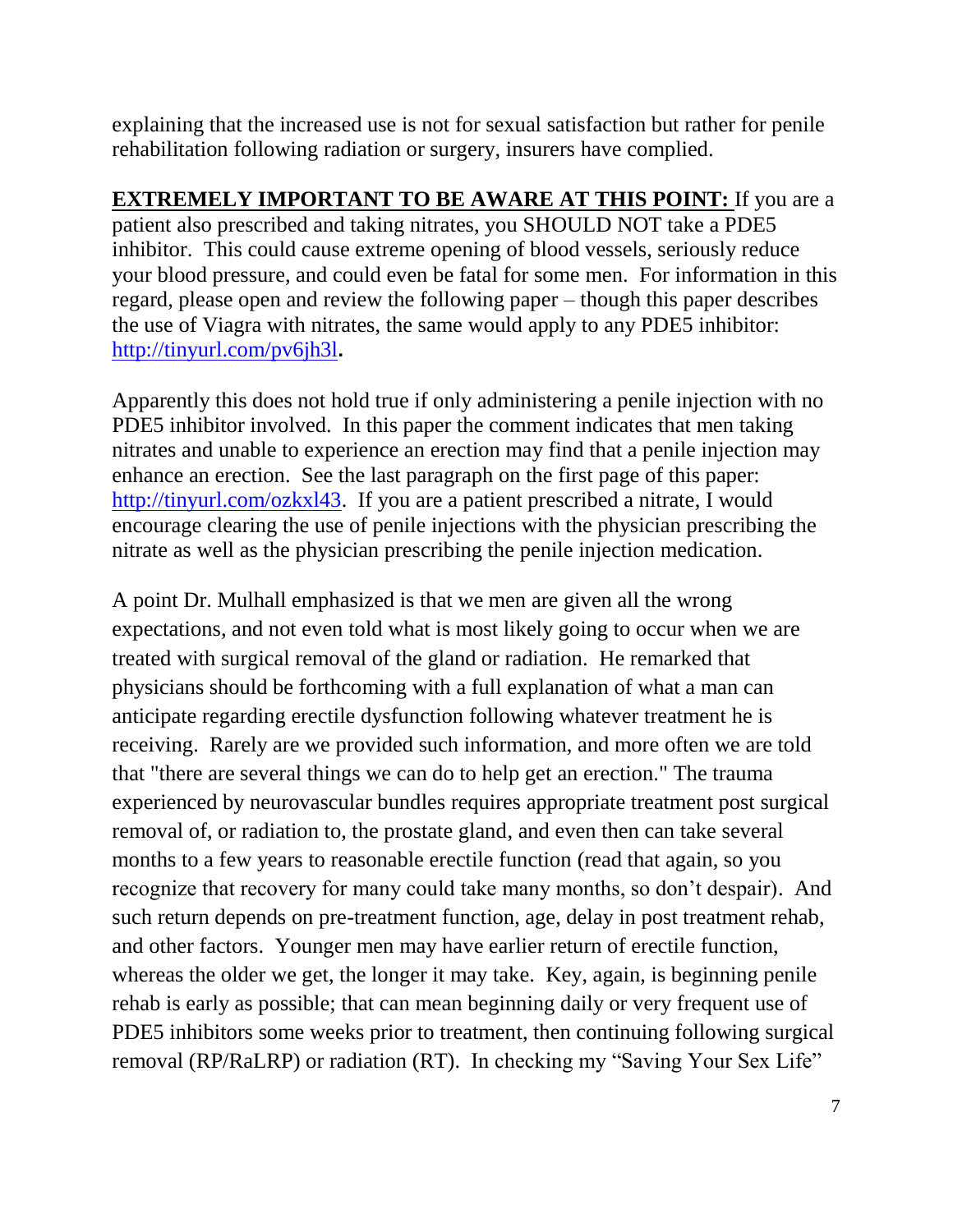book by Dr. Mulhall, I concluded that as long as a PDE5 inhibitor appears to be resulting in an erection within a couple weeks following RP or RT, you won't have to begin penile injection therapy. However, if you are not getting natural or suitable erections with a PDE5 inhibitor by four weeks post-surgery, that would be the time to begin penile injections (best start with bimix rather than moving directly to trimix) and you should be aiming for three erections per week (please keep in mind that this treatment is for penile rehab and not for sexual intercourse in less than six weeks following RP or RT). If your choice is Cialis, then 5mg is preferred. If taking Viagra and getting a 100mg pill, it should be broken into four pieces with around 25mg to 50mg taken daily. If taking Levitra (which comes as a 20mg small pill), try to split in at least two and if possible, four, and take as low dose with 5 or 10mg daily. Dr. Mulhall appears to be more supportive of Viagra or Levitra, and I think this is more because Cialis is a stronger inhibitor and remains in the blood much longer than the other two inhibitors. It appears if taken daily, it could result in a longer-lasting erection that could become of some concern if it isn't "receding" in a reasonable time. And I note that if one is taking one of these PDE5 inhibitors, that they skip taking on the day they use penile injection; with more particular attention in doing so if taking Cialis (likely for the same reason you must not mix nitrates with PDE5 inhibitors). He does recommend to take these inhibitors at night. Anyone taking PDE5 inhibitors should check the side effects that one might experience from the medication. Another note is that patients whose treatment has been radiation should take a low dose inhibitor for at least 12 months. Dr. Mulhall makes note that there is no evidence this is absolutely necessary, but he prefers this be done for more appropriate penile rehabilitation. Recognizing that PDE5 inhibitors can become expensive, and that those with health insurance that covers some oral medication find theiir insurer will only cover a small number of inhibitors per month, patients may want to consider ordering their Viagra or Levitra from [www.alldaychemist.com](http://www.alldaychemist.com/) at a much reduced cost. Also, a prescription is not required and you can order as needed. Patients must recognize that this manufacturer is in India, but if one does some research, we find that a great majority of the drugs provided for sale here in the U.S. at much higher expense are actually manufactured overseas, with India being one of the primary suppliers. In monitoring the many prostate cancer support lists, many men have reported ordering/purchasing their Viagra and Levitra from this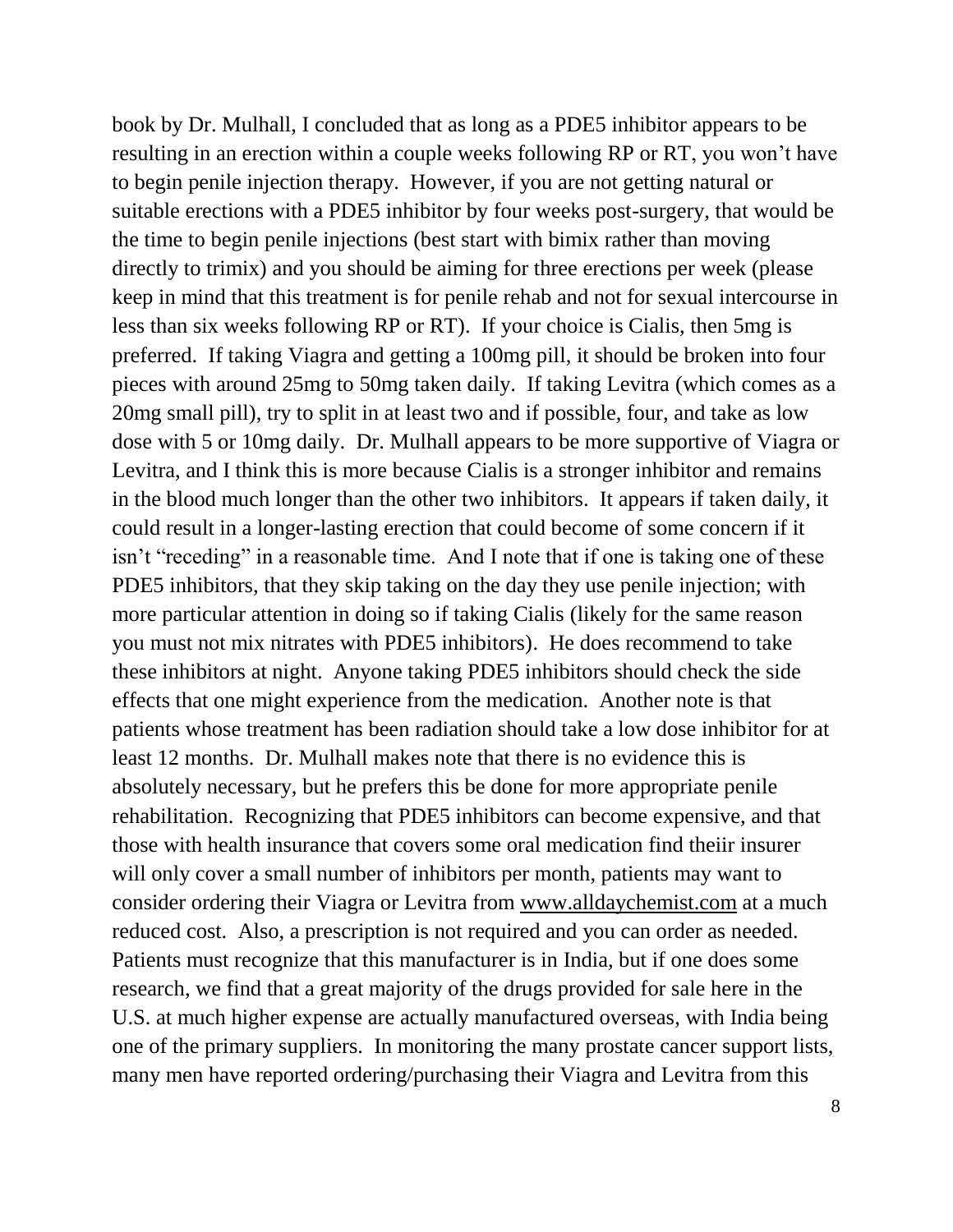source and noted no difference in effectiveness. Alldaychemist accepts Visa for immediate ordering/shipping or you can mail them a check, cashier's check, or money order, though this process will result in likely a month or so before receiving the product desired. If desiring to order from India either Cialis as generic tadalafil or Viagra as generic sildenafil:

# ORDERING EITHER CIALIS OR VIAGRA FROM PHARMACEUTICALS IN INDIA

If your physician is prescribing, or your choice is, Cialis/tadalafil, be aware that this is the most expensive of the PDE5 inhibitors. Viagra/sildenafil is much less expensive. Granted, Cialis is more potent and remains in the system a bit longer. Either tablet can be split to smaller dosage.

The importance of any PDE5 inhibitor is to get arteries in the penis oxygenated and open to blood flow and use of a PDE5 inhibitor helps the process.

Should you still have difficulty in attaining an erection, penile injections can be considered later, since the products Papaverine, Phentolamine, and Prostaglandin E1 also serve this purpose of oxygenation and blood flow.

You may have also been recommended a vacuum erection device (VED), however, though this device can help as an "exercise" in regaining length and girth, it does not provide the oxygenation or arterial blood flow that is necessary for penile rehab.

The following is provided as an education and where to purchase – and please read all the way to the end before visiting whichever pharmaceutical to order either generic Cialis or Viagra:

From AllDayChemist:

• "AllDayChemist.com is a professionally managed generic drugs distributor, supplying generic drugs and formulations to patients around the world. We offer great-value generics, without ever compromising on quality. The brands we offer are manufactured in facilities that have been approved by any / all of the following regulatory authorities: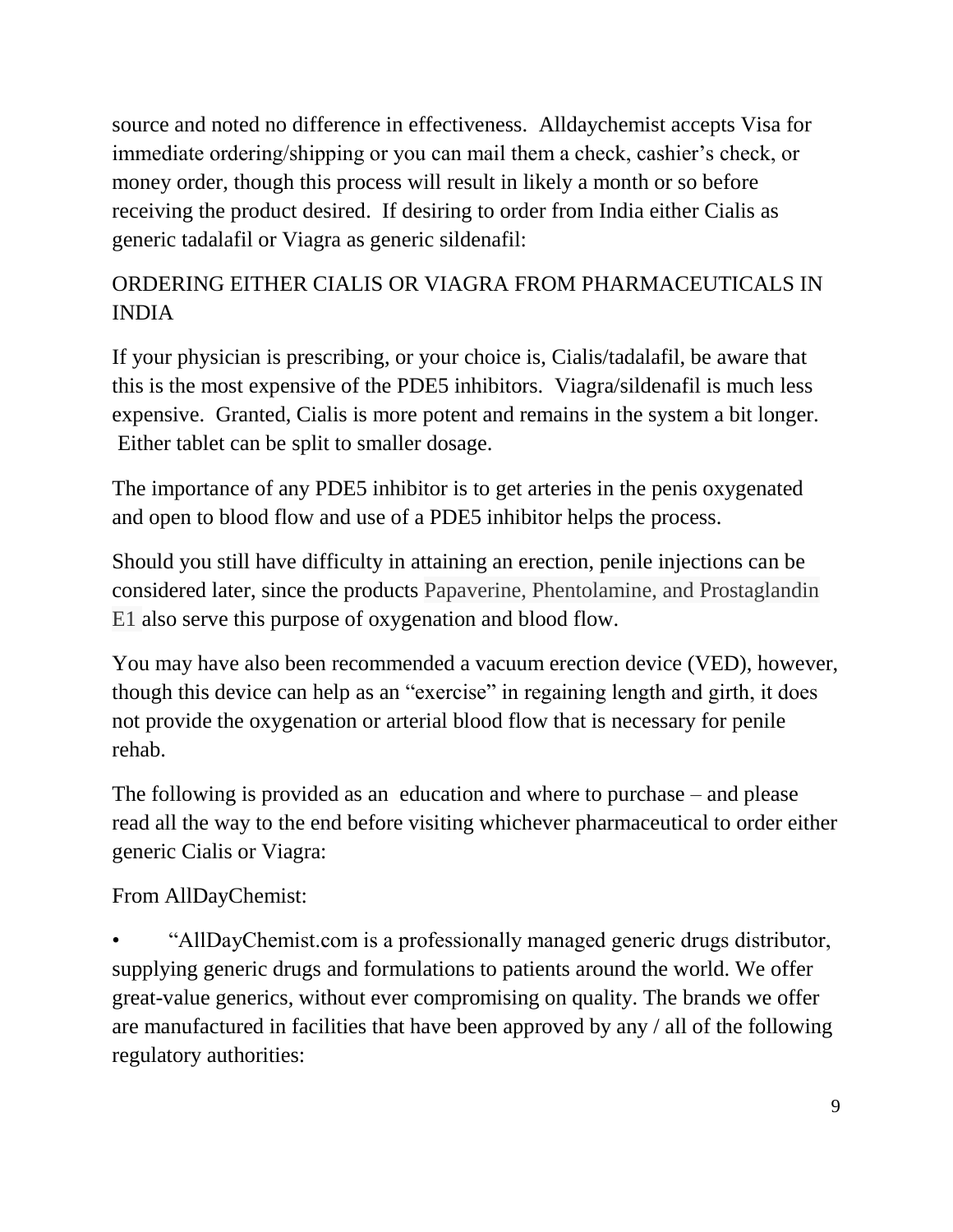- 1. Food and Drug Administration (FDA), US
- 2. Medicines Control Agency (MCA), UK
- 3. Therapeutic Goods Administration (TGA), Australia
- 4. Medicines Control Council (MCC), South Africa
- 5. National Institute of Pharmacy (NIP), Hungary
- 6. Pharmaceutical Inspection Convention (PIC), Germany
- 7. World Health Organization (WHO)

The operations are always supervised by a team of qualified personnel including pharmacists. This helps us ensure that the drugs we source are not just inexpensive, but also conform to world-class standards of manufacturing and quality control. Dispensing is also done under the supervision of a pharmacist which ensures that the orders are packed and supplied as per the requirements in terms of both quality and quantity. Most medications on this website will require a prescription from a licensed Doctor." (My note: Viagra or Levitra does not)

Many medications available from AllDayChemist are manufactured by Cipla. You might review the following: [http://en.wikipedia.org/wiki/Cipla.](http://en.wikipedia.org/wiki/Cipla) I wouldn't recommend patients to just any source in India. And I would almost bet that generics available from pharmacies here in the U.S. originate in India or other foreign sources since most all medications are out-sourced for manufacturing by less-expensive sources than here in the U.S.

# From:<http://tinyurl.com/mdmmzg3>

"India is the biggest overseas source of medicines to the United States and is home to over 150 FDA-approved plants, including facilities run by global players. Pharmaceutical exports from India to the United States rose nearly 32 percent last year to \$4.23 billion.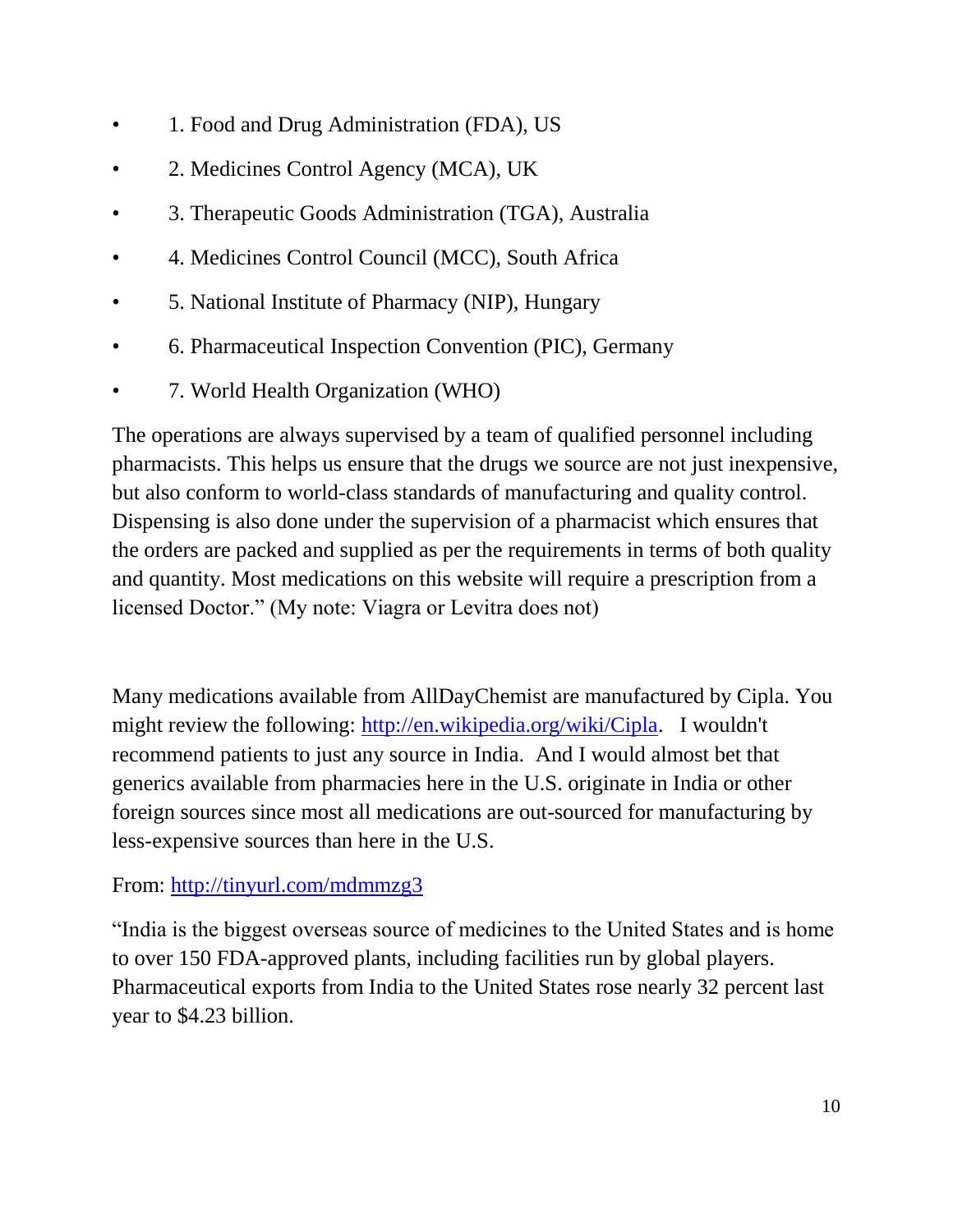As U.S. demand for generics grows, especially under President Barack Obama's healthcare program, the FDA is under pressure to clear product applications while ensuring quality.

New U.S. legislation requires the agency to inspect global plants on the same schedule as domestic facilities, and to clear its backlog of drug applications within five years. Indian firms account for more than one-third of U.S. drug approval filings. In March, India allowed the FDA, guardian of the world's most important pharmaceuticals market, to add seven inspectors, which will bring its staff in India to 19. India produces nearly 40 percent of generic drugs and over-the-counter products and 10 percent of finished dosages in the United States.

Many in India note that drug makers globally, including in the United States and Europe, have also run afoul of increasingly stringent FDA inspection." Though alldaychemist also has tadalafil/Cialis, they remark that they cannot ship this PDE5 inhibitor for consumption in the U.S., so I only recommend tadalafil/Cialis from mysecuretabs because many patients have advised they purchase this product from this source, its effectiveness is as good as the tablets they earlier purchased in the U.S., and is the least expensive. You will note that the more you purchase, the lower cost per tablet; but in any case, waaaay less than the \$30.00 or so per tablet in the U.S. I have not looked into the pharmaceutical sources in India that provide this product to mysecuretabs. See: [https://mysecuretabs.net/cialis20mg.html.](https://mysecuretabs.net/cialis20mg.html)

 Price varies by number ordered. As an example July 2015, generic of Cialis tadalafil 20mg cost for 90+10 free tablets (100) is \$146.70 (\$1.47 $\omega$ ) with free shipping. Note also that CIPLA is the manufacturer.

For Viagra/sildenafil go online to [www.alldaychemist.com](http://www.alldaychemist.com/) or you can click on the below that takes you directly to Viagra in its generic form Sildenafil as Suhagra 100mg tablet manufactured by CIPLA, one of the largest manufacturers of medical products in the world, and likely the place where Pfizer or others "outsource" for Viagra production:



**[Suhagra -](http://www.alldaychemist.com/suhagra-100-mg.html?utm_source=Email-10thJun2014&utm_campaign=Email-10thJun2014&utm_medium=Email&utm_nooverride=1&utm_keyword=blog) 100mg**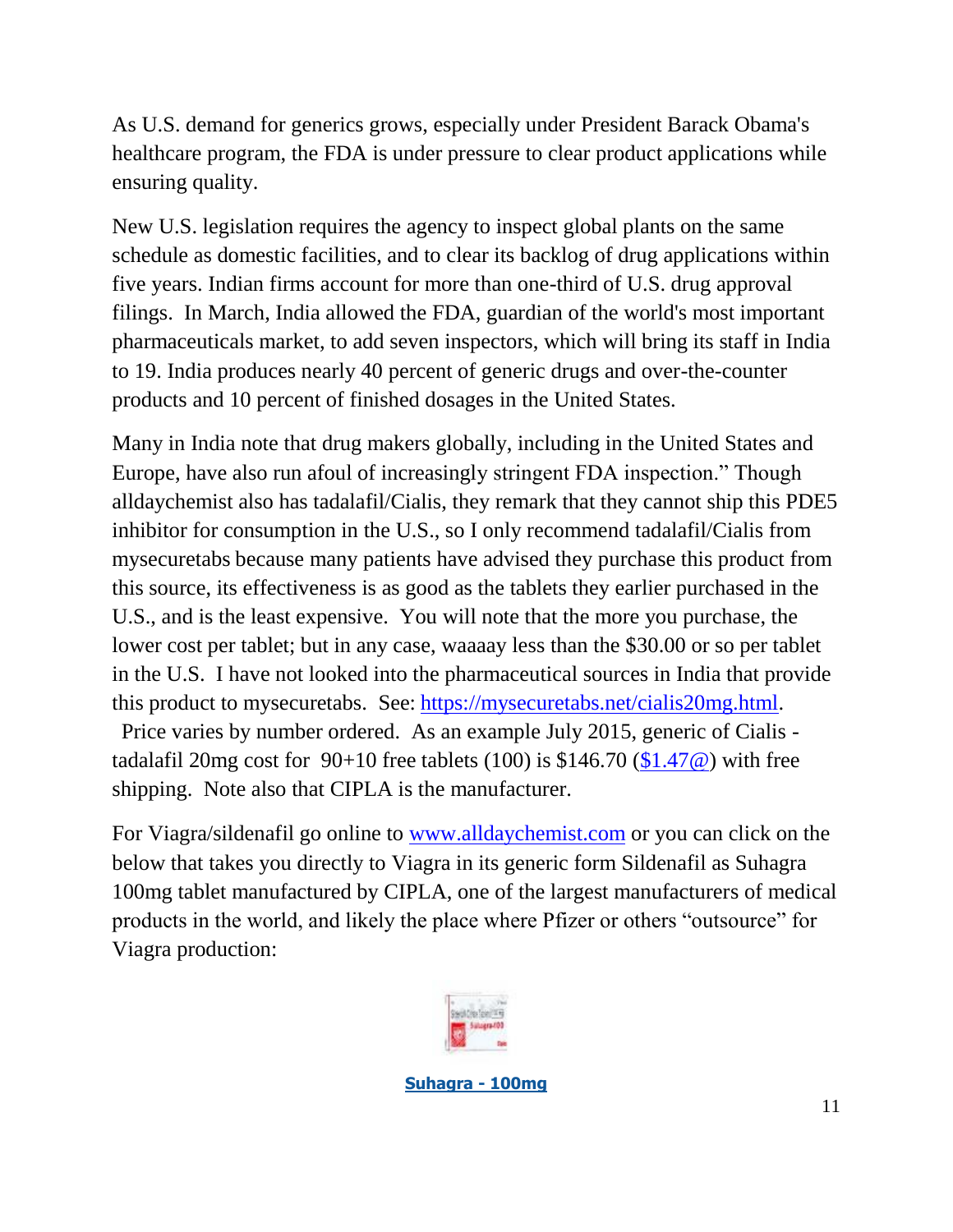# **[Know More](http://www.alldaychemist.com/suhagra-100-mg.html?utm_source=Email-10thJun2014&utm_campaign=Email-10thJun2014&utm_medium=Email&utm_nooverride=1&utm_keyword=blog)**

As an example at the time of this writing in July 2015, best to order at the  $80 + 80$ free quantity (160 tablets) for \$112.13. Add \$25.00 cost of shipping and handling and your total cost would be \$137.13, thus your total cost would be just over 86 cents each. Payment may be made with Visa card.

I am aware of many men who purchase their Viagra as sildenafl from this source and absolutely none have ever remarked that they did not work as good as those they were paying much more for in the U.S. Thus, the decision is yours. No matter what dosage or what number of the product you order, the shipping and handling charge is a flat \$25.00, so always add that to what you have figured your cost is for the tablet dosage and number you order. Then divide by the number of tablets being ordered and you will see your cost per tablet.

Dr. Mulhall explained that it means nothing following RP to hear your physician remark that "all went well" and "I spared the nerve bundles (either both or one side)" or "the nerve bundles looked good." If the nerve bundles experienced damage, and they most likely will from the trauma of surgery or radiation, they can go into a sort of coma for up to 12 months, and it can take another 12 months of recovery.

It is absolutely important to take the time to open the following URL, then click and view video presentations made by Dr. Mulhall at Memorial Sloan Kettering Cancer Center in NYC regarding sexual dysfunction that covers erectile dysfunction, penile rehabilitation, testosterone replacement therapy, and addresses most all sexual concerns addressed by men following surgery or radiation for prostate cancer. If in the presence of others, best to put on earphones then see and hear from one the most experienced physicians in this extensive problem experienced by men.

### <http://www.mskcc.org/multimedia/penile-rehabilitation-after-treatment>

PC patient and contributor to these support lists, John Mullineaux, provided these remarks: "I am not a doctor. Last year, I was fortunate to hear a presentation by the Director of Men's Sexual Health of a regional medical center (My Note: Dr. Mulhall) in our area. He explained the mechanism of erections and why it is a use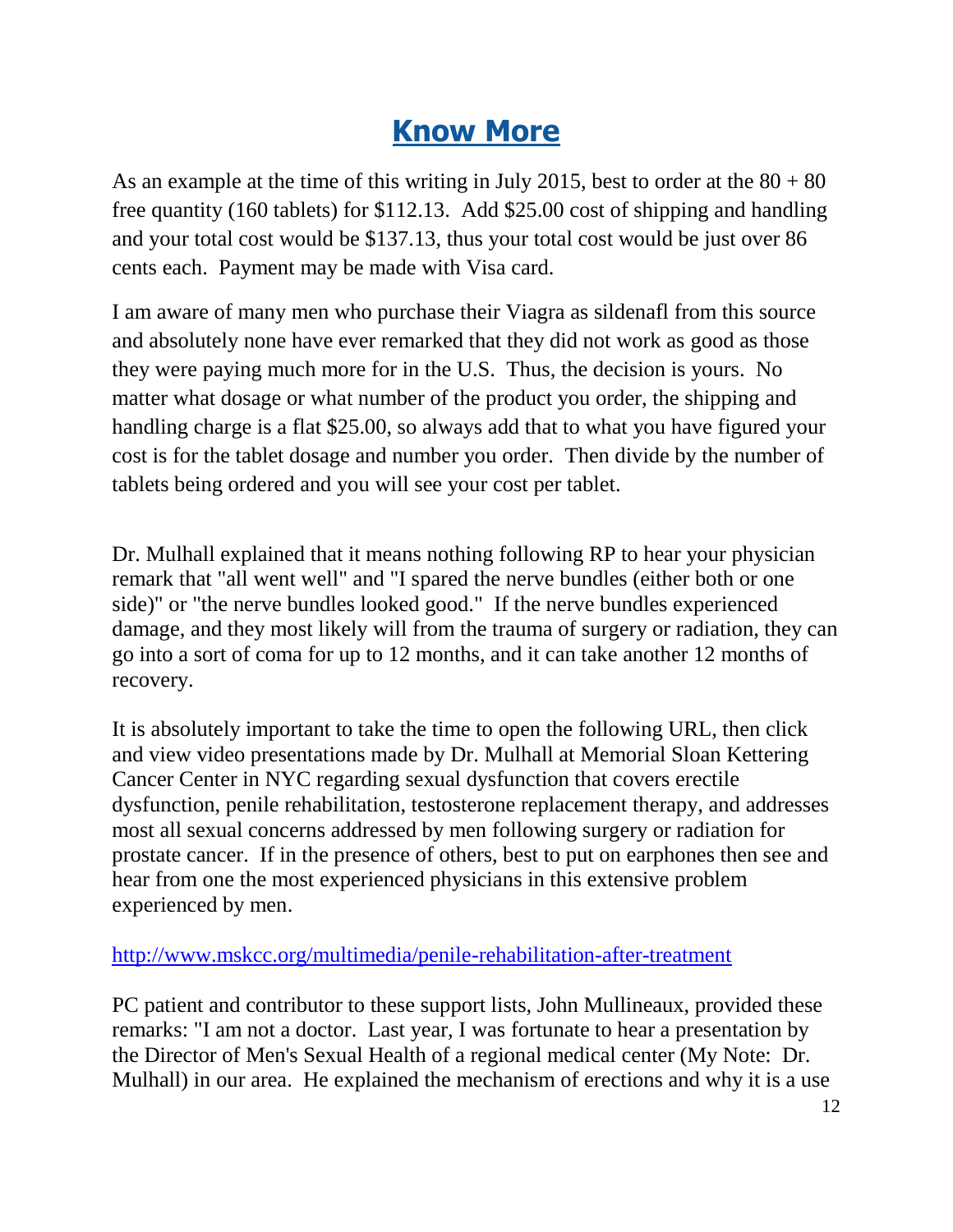it or lose it proposition. Here is what I heard: The outer layer of the two corpora cavernosa is a form of smooth muscle cells. These cells can stretch and expand in both length and width during sexual arousal. They get "exercise" and additional blood supply from our nightly erections. There is an artery that runs down the center of each cavernosa. This supplies the blood flow necessary for an erection. The veins that return that blood run on outside of the smooth muscle tissue with very tiny vessels that enter the cavernosa between the smooth muscle cells. When a man becomes aroused, those nerves that the doc's try and spare send a signal to the arteries to open up. If they do, the penis starts to lengthen and thicken. However, that is only part of the process. As those smooth muscle cells start to expand, they constrict the veins. It is that venous constriction that generates the penile blood pressure necessary for an erection. After a prostatectomy, if those nerves are traumatized, nightly erections do not occur. Deprived of their exercise and additional blood supply, the theory says those smooth muscle cells begin to develop a plaque like substance that prevents them from stretching and expanding in the future. If this happens to enough of those cells, impotence in the result. Even with injections, the resulting erection will be smaller because some of those cells will not stretch. The speaker's recommendation was men should take daily viagra a month preceding surgery and start injection therapy (but not sexual intercourse) as soon as the catheter is out. The injections only have to produce the lengthening and thickening initially. As healing progresses, the dosage can be increased to produce full erections. He was not convinced of a VED's ability to preserve potency."

Another presentation by Dr. Michael Gillman of Australia that I believe very comprehensively explains Erectile Dysfunction, why occurring, and what to do about it, should be read by anyone taking the time to read this paper. I completely enjoyed watching, listening, and learning from this yet additional expert regarding Erectile Dysfunction, and I am certain you will as well. Please note that though including graphic displays, the humor in some cannot help but bring a smile to your face. Please open and learn:

<https://www.youtube.com/watch?v=pWyMzYp1UXg>

I have said in the past and I'll say again that it would behoove both prostate cancer support organizations as well as individuals to consider making an approximate \$150.00 donation to the Prostate Cancer Research Institute (PCRI), and in return for that donation you will receive a set of DVDs that provide each presentation of the several prostate cancer issues reported at the most recent annual PCRI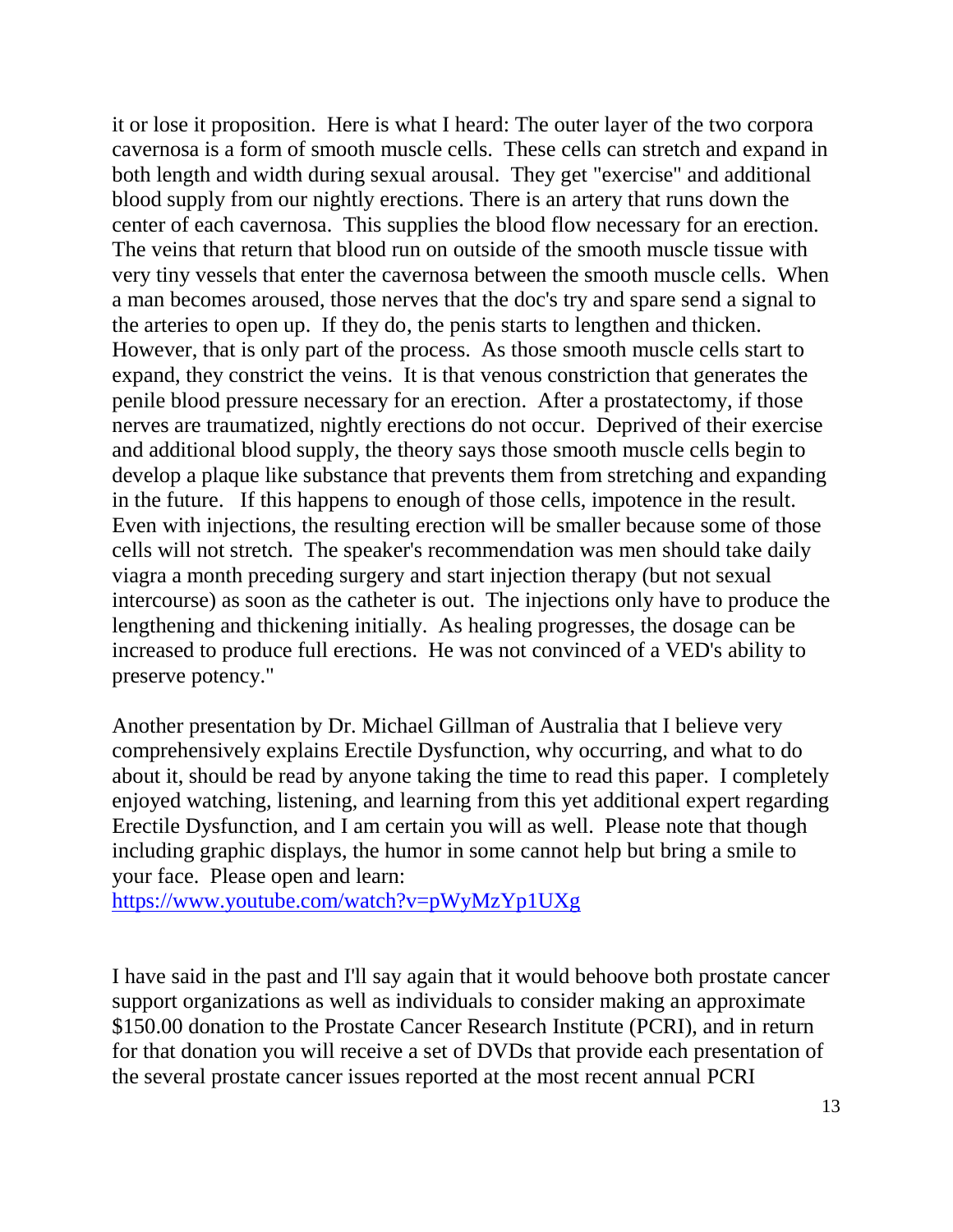Conference on Prostate Cancer, including presentations regarding erectile dysfunction. If interested, go to [www.pcri.org.](http://www.pcri.org/) At the very least, one should purchase and thoroughly read the important paperback book by Dr. Mulhall, "Saving Your Sex Life: A Guide For Men With Prostate Cancer." Just go on the internet and type in the subject to find where you can order for under \$15.00 per copy.

To read more about Dr. Mulhall including contact information, please visit:

<http://www.mskcc.org/prg/prg/bios/777.cfm>

# **ACUPUNCTURE:**

For anyone interested in acupuncture as a form of therapy towards return of erectile function, please read information in the following while keeping in mind that most health insurers do not cover this form of treatment and it could become expensive. Take note of the specific placement of needles explained in this paper that you may want to print out to take to an acupuncturist.

<http://tinyurl.com/b47ycwo>

**++++++++++++++++++++++++++++++++++++++++++++++++++++++++++ ++++++++++++++++++++++++++++++++++++++**

# **ERECTILE DYSFUNCTION SPECIALISTS**

(Please keep in mind that this listing is of specialists regarding erectile dysfunction but not necessarily a list of those who provide penile implants – unless so noted. If interested in a penile implant, best to telephone or email to make that determination as well as ask how regularly the physician provides this procedure – you want one who has the experience of regularly providing penile implants)

# **NEW YORK CITY**

John P. Mulhall, M.D., Memorial Sloan Kettering, NYC, NY. To learn more about this specialist including contact information for an appointment, please visit: <http://www.mskcc.org/prg/prg/bios/777.cfm>

J. Francois Eid, M.D., 435 East 63rd Street, New York, NY 10065, telephone 212- 535-6690

<http://www.urologicalcare.com/>(over 3000 implants)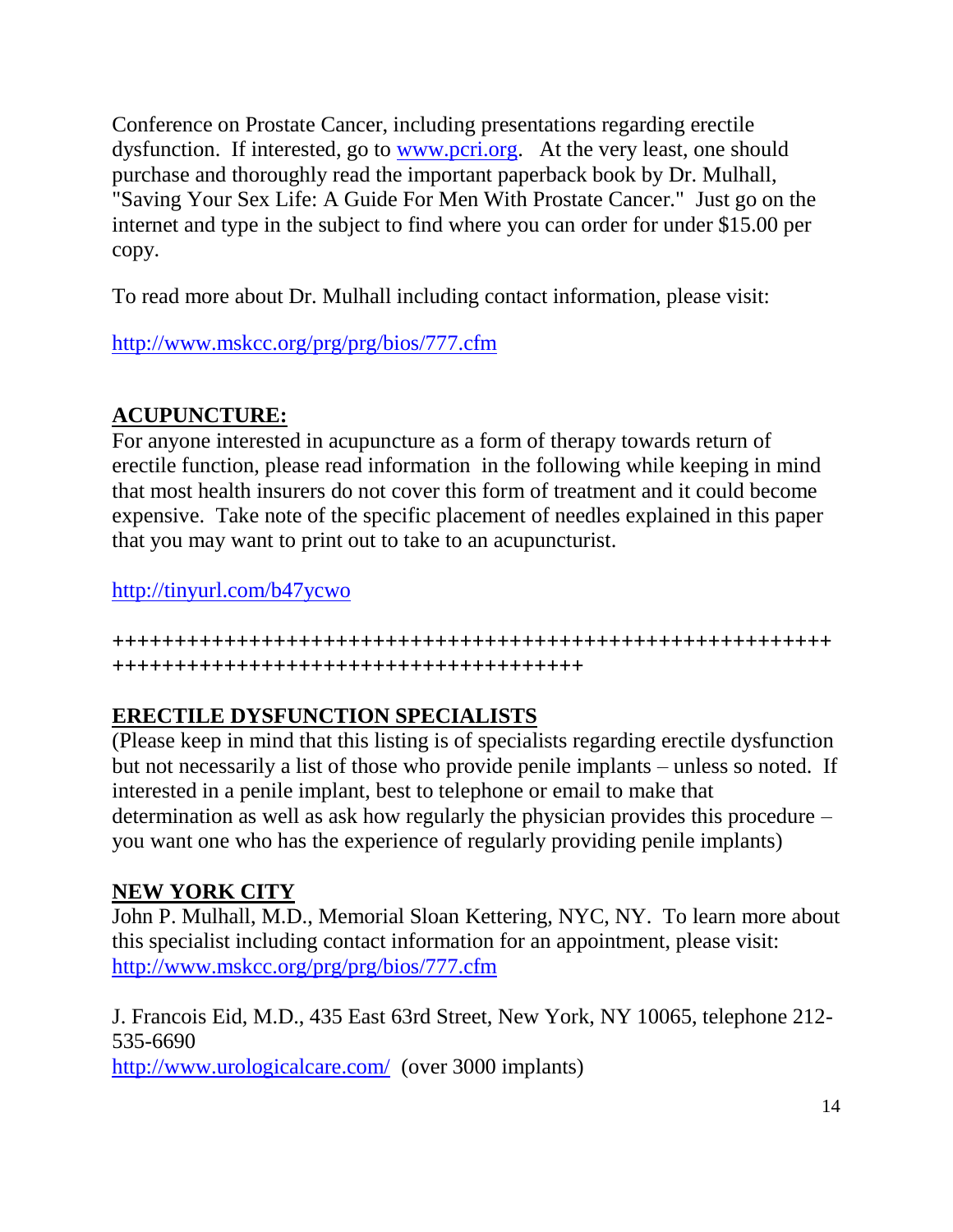### **BOSTON**

Dr. Ricardo Munarriz, Boston Medical Center, Center for Sexual Medicine, Shapiro Center, 3<sup>rd</sup> floor, Suite 3B, 725 Albany Street, Boston, MA 02118. Telephone 617-638-8476. Website:<http://tinyurl.com/8o2yukx>

### **LONGWOOD, FLORIDA**

Elias "Jake" Jacobo,. M.D., Urology Consultants, 515 West S.R. 434 Suite 302, Longwood, Florida 32750, Tel: Local 407-332-0777 or 1-800-776-8643, Email [jakeddoc@aol.com](mailto:jakeddoc@aol.com) It appears he takes appointments at several locations. See: [http://www.vitals.com/doctors/Dr\\_Elias\\_Jacobo/office-locations](http://www.vitals.com/doctors/Dr_Elias_Jacobo/office-locations)

### **GLENVIEW ILLINOIS**

Jeffrey Albaugh, PhD, APRN, CUCNS, Advanced Practice Urology Clinical Nurse Specialist Sexual Health Program, NorthShore University Medical Group Urology, Glenbrook Hospital South Medical Building, 2100 Pringsten Road, Suite 128, Glenview, IL 60026, telephone: 847-657-5730, Email: [jalbaugh@northshore.org](mailto:jalbaugh@northshore.org)  Background:

<http://www.northshore.org/urology/conditions/sexual-health-and-rehabilitation/> Mr. Albaugh is not a surgeon, but highly regarded by many as one with expertise in the treating of general erectile dysfunction. He would likely know of a local physician he regards having sufficient experience/expertise if penile implant is your concern.

### **ST. LOUIS, MISSOURI**

Dr. Stephen B. Brandes, Center for Advanced Medicine Urologic Surgery Center 4921 Parkview Place, C, 11, St. Louis, MO 63110 Phone 314-362-8200 Dr. Brandes is a specialist in everything "surgical" in Urology to include penile implants. Fully explained here:

<http://wuphysicians.wustl.edu/physician2.aspx?PhysNum=2240>

# **CHICAGO, ILLINOIS**

Laurence A. Levine, M.D., Urology Specialists, S.C., 1725 W. Harrison St., Suite 352, Chicago, Illinois 60612, Tel: 1-312-563-5000, Email: [drlevine@hotmail.com.](mailto:drlevine@hotmail.com)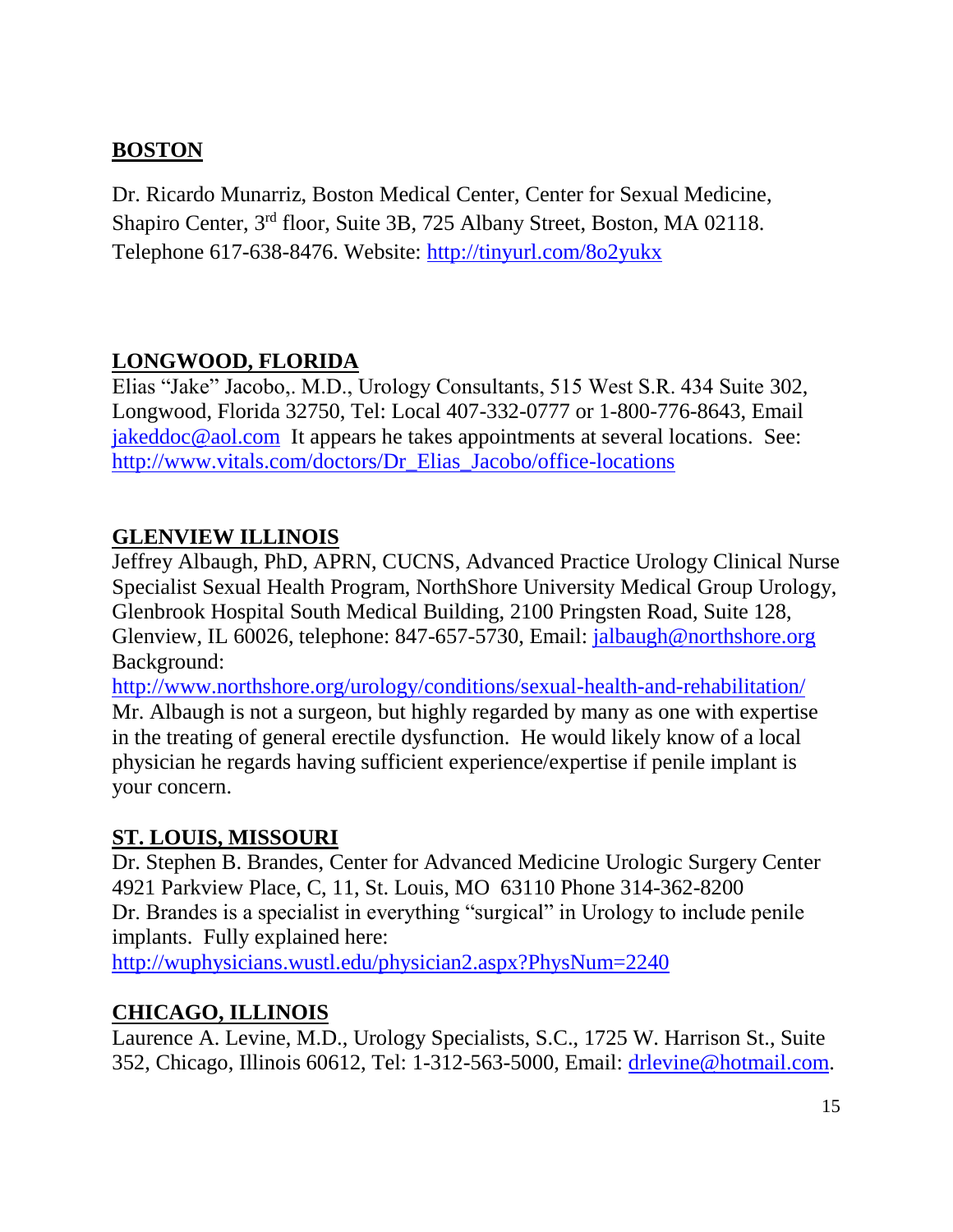# **MADISON, WISCONSIN**

David R. Paolone, M.D., Assistant Professor of Urology, One South Park Street, Madison, WI 53715, Tel: 608-287-2900, email: [david.paolone@uwmf.wisc.edu](mailto:david.paolone@uwmf.wisc.edu) Dr. Paolone is highly regarded for his expertise with surgical penile implant.

# **HOUSTON, TEXAS**

Mohit Khera, M.D., M.B.A., M.P.H. Baylor College of Medicine**,** [The Scott](http://www.bcm.edu/urology/index.cfm?pmid=0)  [Department of Urology](http://www.bcm.edu/urology/index.cfm?pmid=0) 6620 Main St., Suite 1325, Houston, Texas 77030, Phone**:** 713-798-4001, eMail contact: <http://tinyurl.com/b8g62l3>

Robert J. Cornell, M.D., 1315 St. Joseph Parkway, Suite 1700, Houston, TX 77002, Telephone: 713-652-5011, Website: [www.urosurgeryhouston.com,](http://www.urosurgeryhouston.com/) Email: [drcornell@urosurgeryhouston.com.](mailto:drcornell@urosurgeryhouston.com)

Run Wang, M.D., Director of Sexual Medicine, Department of Urology, University of Texas MD Anderson Cancer Center, and Associate Professor of Surgery (Urology), University of Texas Medical School at Houston. Address 6431 Fannin, MSB 4.020, Houston, TX 77030, Telephone 713-500-7337, Email: [Run.Wang@uth.tmc.edu,](mailto:Run.Wang@uth.tmc.edu) Info: http: [www.uth.tmc.edu/urology/faculty/wangcv.html](http://www.uth.tmc.edu/urology/faculty/wangcv.html)

# **SAN DIEGO, CALIFORNIA**

Irwin Goldstein, MD, with Sexual Therapist Rose Hartzell, [PhD,](http://www.sandiegosexualmedicine.com/?page=contact/home) San Diego Sexual Medicine, 5555 Reservoir Drive, Suite 300, San Diego, CA 92120, phone: (619) 265-8865, email: [information@sdsm.info](mailto:information@sdsm.info?subject=Re:%20Information) website: <http://www.sandiegosexualmedicine.com/>

# **AUSTRALIA**

Michael Gillman, MD, Contact information: <http://www.drmichaelgillman.com/contact/>

OTHER ERECTILE DYSFUNCTION SPECIALISTS (Please note: I have no idea of their expertise). When opening the following, click on "ED Specialists" in the menu on the right, then when that opens, click on "PCAI list of ED Specialists."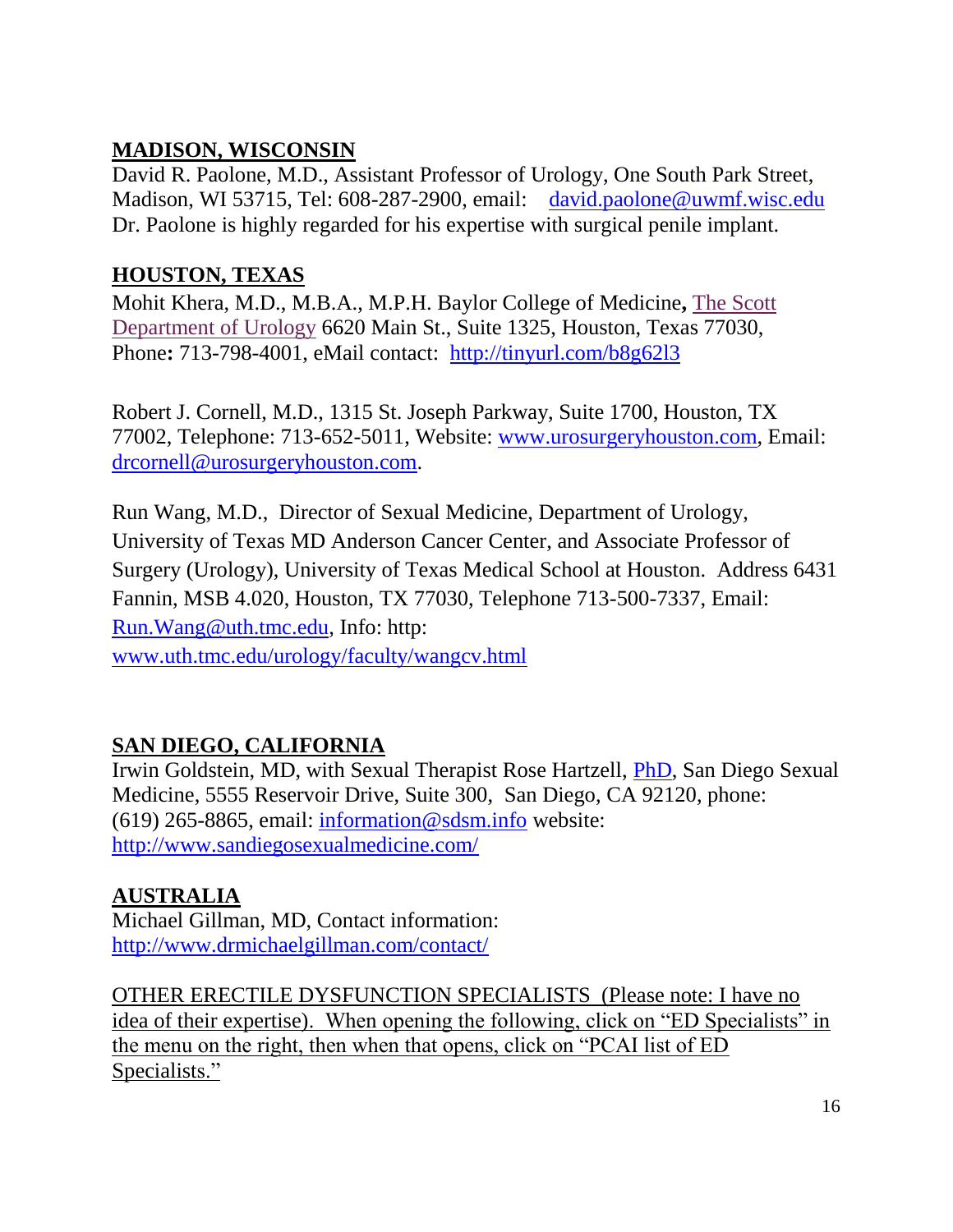<http://pcai.pbwiki.com/PCAImaa%20List%20of%20ED%20Specialists>

**++++++++++++++++++++++++++++++++++++++++++++++++++++++++++ ++++++++++++++++++++++++++++++++++++++**

MUSE is occasionally recommended by physicians, but reports I continually read are that not only does it not work very well, but has caused discomfort and even pain to some patients.

Injections certainly work well and do not hurt. Many men reject the idea because they think sticking a needle into their penis would hurt. The needles are very thin and your urologist should provide you a prescription for the mix along with instruction on the appropriate place to inject. The only downside is going through the motions to bring on the erection while the partner is all primed for intercourse. The "upside" (pun intended) is that very good erections result.

**++++++++++++++++++++++++++++++++++++++++++++++++++++++++++ ++++++++++++++++++++++++++++++++++++++**

# INJECTIONS (PAPAVERINE/BIMIX/TRIMIX)

The following websites describe penile injection therapy for erectile dysfunction:

<http://www.urologicalcare.com/other-ed-treatments/penile-injection-therapy/>

<http://www.urologicalcare.com/other-ed-treatments/diagrams/>

Patient Guide to Penile Injections:

[http://www.ucsfhealth.org/adult/medical\\_services/urology/male\\_sexual/injections.](http://www.ucsfhealth.org/adult/medical_services/urology/male_sexual/injections.html) [html](http://www.ucsfhealth.org/adult/medical_services/urology/male_sexual/injections.html)

A prostate cancer survivor who has involved himself in research and study of penile injections and the use of Bimix and Trimix is Michael Holland. He often posts on the pcai@prostatepointers support list in this regard and can be contacted directly for advice and concerns regarding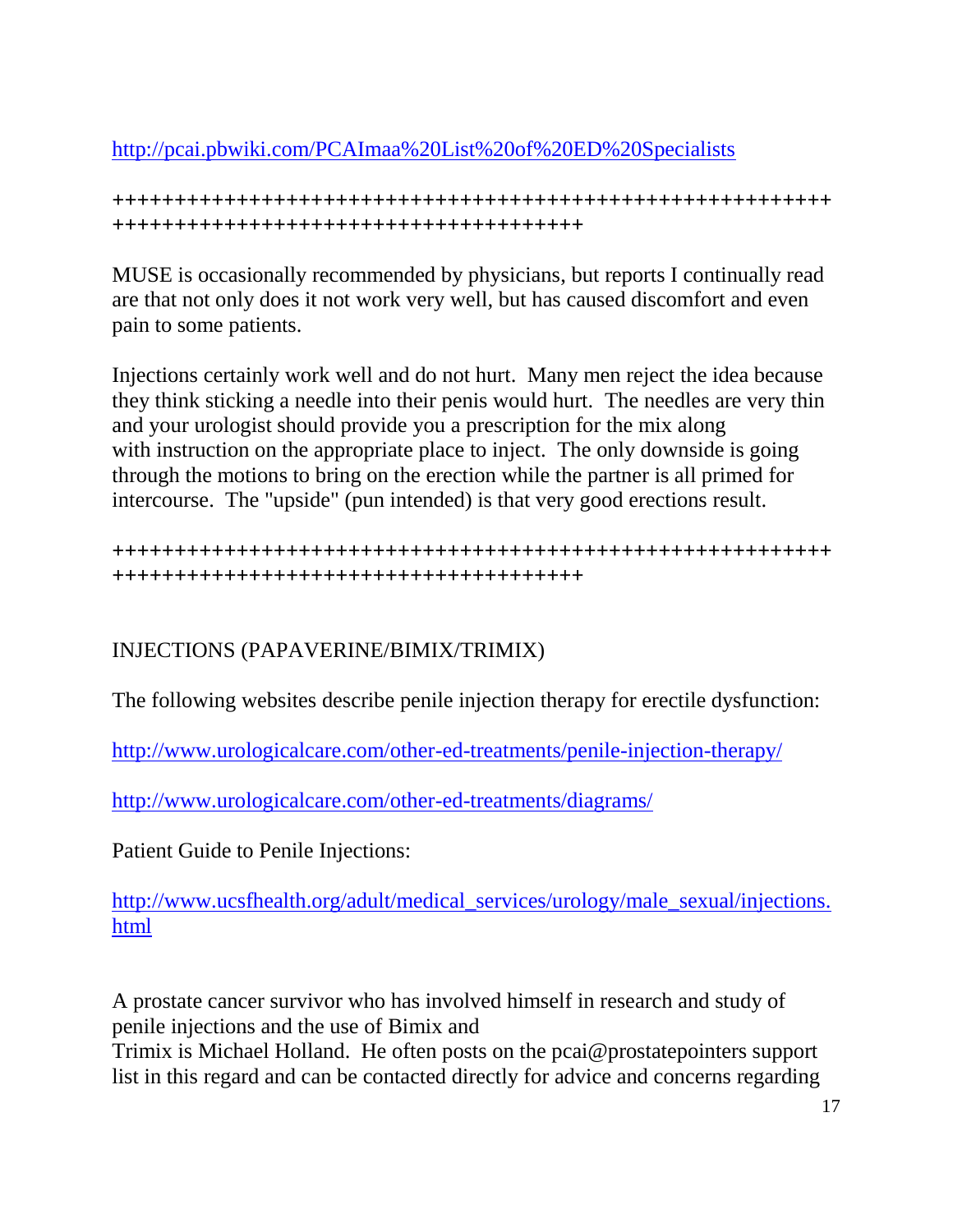this procedure and appropriate use of the products to be injected. His email address is [michaelmaumfh@hotmail.com.](mailto:michaelmaumfh@hotmail.com) If interested in subscribing to the PCAI (Prostate Cancer and Intimacy) support list, here is info:

Prostate Cancer and Intimacy

PCAI is a mailing list for frank and open discussion of the sexual issues surrounding PCa. To subscribe, go to:

<http://www.prostatepointers.org/mailman/listinfo/pcai>

\*\*\*NEW\*\*\* The PCAI Wiki

A collaborative treasure trove of knowledge and help from longtime PCAI subscribers. Please first subscribe to PCAI and then get the wiki URL from the PCAI welcome message.

# **WITH PENILE INJECTIONS, VERY IMPORTANT TO BE AWARE:**

There can be occasions, though rare, where the erection does not subside for what could be a few hours. According to this paper:<http://tinyurl.com/ps2fvz3> if your erection does not subside after two hours, take four (4) 30mg tablets of pseudoephedrine HCl (Sudafed®) ); if the erection continues to three hours you should call your treating Urologist or a hospital emergency room for instructions. **If you have an erection that lasts 4 hours and you haven't talked to a doctor or nurse, this is a medical emergency and you should head for a hospital Emergency Room.** You should treat it with the same urgency as a heart attack. **Erections lasting longer than 4 hours can cause permanent damage**. Further discussion on this subject can be reviewed here:

<http://www.theprostateadvocate.com/pdf/PRIAPISM.pdf>

# **VACUUM ERECTION DEVICE (VED)**

I have observed several exchanges regarding purchasing a Vacuum Erection Device (VED) to help erectile dysfunction issues. Men considering this method of "treatment" should recognize that the VED does NOT aid in penile rehabilitation. It serves no purpose in arterial blood flow and oxygenating the penis, an effect necessary for penile rehabilitation following surgery or radiation. It does serve to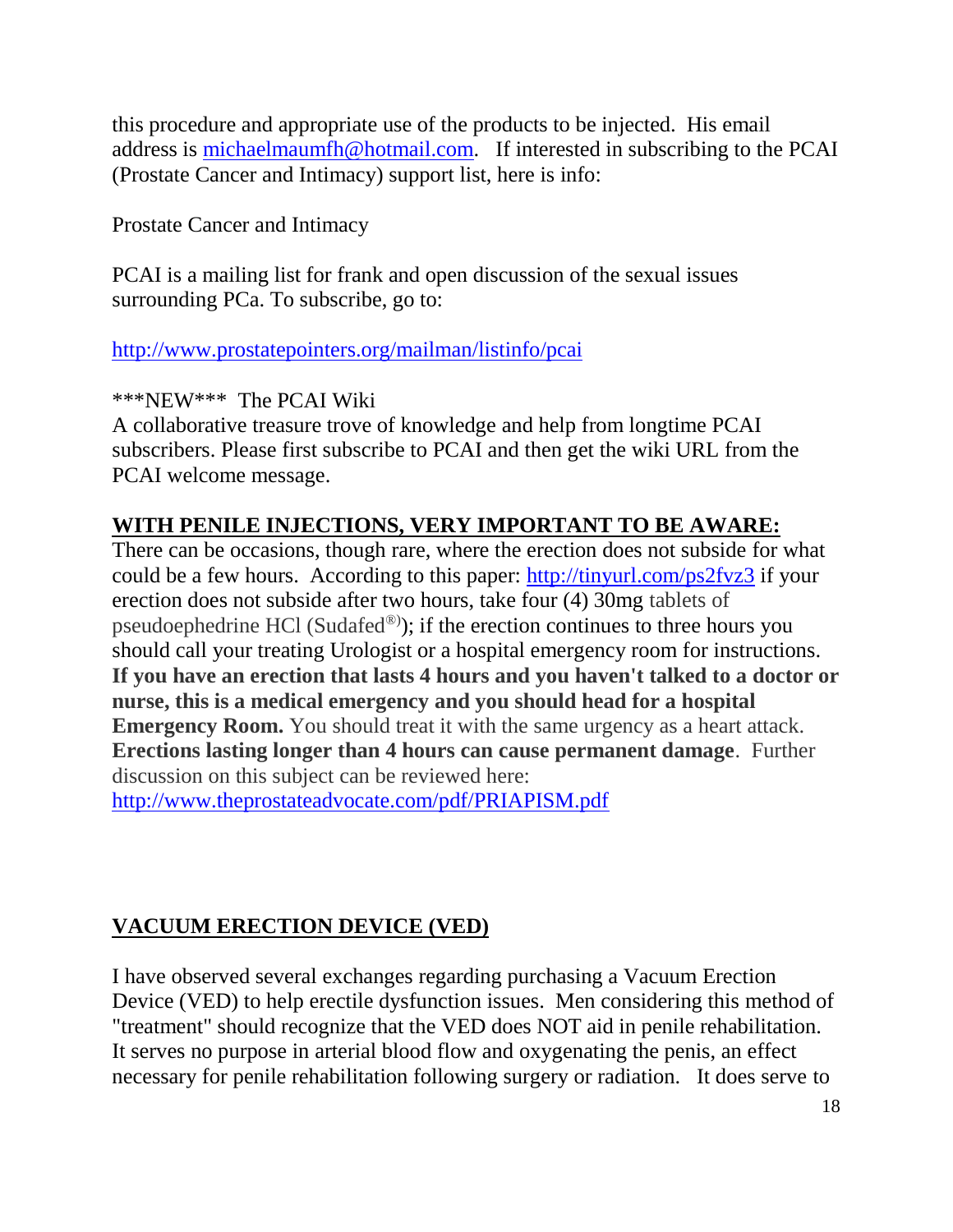exercise and maintain length/girth thus preventing atrophy by drawing venous blood into the penis that is then hopefully retained in the penis by rubber rings to enable intercourse, but more often than not eventually just does not even serve that purpose very well. Penile injections are much more effective. However, for those interested in purchasing a VED:

Osbon VED info:

<http://www.timmmedical.com/patients/>

Another source is Encore Deluxe VED at <http://tinyurl.com/q7e7st>

You can also find other brands on the internet by entering Vacuum Erection Device in the search box.

As an added bit of info, since "penile shrinking" has also been on support lists recently supposedly occurring because of surgery, Dr. Mulhall says that is rubbish. When the prostate gland is removed, the bladder is stretched down and reconnected to the urethra. The urethra is not a free floating organ. The "shrinkage" is the result of not following the same directions described above for penile rehabilitation. Doubt the validity of the foregoing? Contact Dr. Mulhall.

For more understanding of Penile Injection for an Erection,

Recommend visiting<https://pcai.pbwiki.com/> then clicking on the folder index "Injections," where Michael Holland has provided the results of his research and experience.

If not subscribed to [pcai@prostatepointers.org,](mailto:pcai@prostatepointers.org) you may Have to subscribe before being able to then also subscribe To the pcai.pbwiki site. PCAI is a mailing list for frank and open discussion of the sexual issues surrounding PCa. To subscribe, go to:

[http://www.prostatepointers.org/mailman/listinfo/pcai.](http://www.prostatepointers.org/mailman/listinfo/pcai)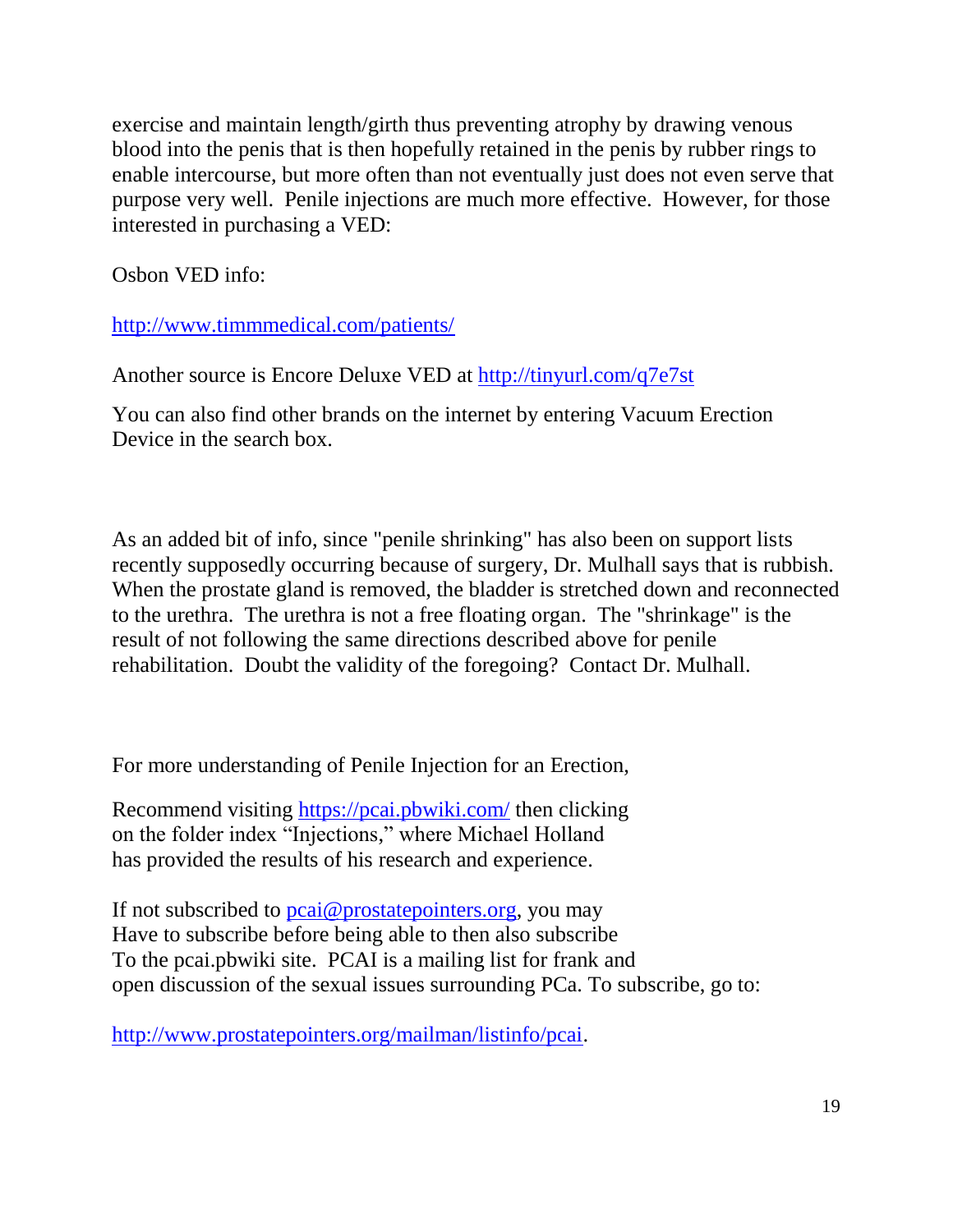Information regarding PDE5-inhibiting drugs:

There are now five oral ED drugs: sildenafil as Viagra, vardenafil as Levitra, or tadalafil as Cialis – the most common names we are used to – as well as vardenafil HCI as Staxyn, and avanafil as Stendra.

For all practical purposes, these drugs are the first line of oral treatment for males with erectile dysfunction. In certain circumstances in which the males are young, no comorbidities are recognized, and laboratory tests are normal one should look for the etiology of their erectile dysfunction before instituting treatment since the disease process may be more serious than the symptoms, i.e., the ED itself. In some cases, treatment of the primary disease may in fact resolve the sexual dysfunction. However, most men have a cause for their ED as noted by the history and physical examination and the laboratory tests and PDE-5 inhibitors are the first line of choice.

#### Viagra (Sildenafil)

Discovered by Pfizer, Sildenafil is a potent and selective inhibitor of cGMPspecific phosphodiesterase type 5 (PDE5), which is responsible for degradation of cGMP in the corpus cavernosum in the penis. This means that, when sildenafil is present in the organism, normal [sexual](http://en.wikipedia.org/wiki/Sexual) stimulation leads to increased levels of cGMP in the corpus cavernosum, which leads to better erections. Without [sexual](http://en.wikipedia.org/wiki/Sexual_stimulation)  [stimulation](http://en.wikipedia.org/wiki/Sexual_stimulation) and no activation of the NO/cGMP system, sildenafil should not cause an erection**.**

Viagra (Sildenafil) is a member of a family of drugs called PDE5 inhibitors. Viagra was the first PDE5 inhibitor on the market. FDA approved Viagra on March 27, 1998. [Viagra®](http://www.viagra.com/) contains sildenafil citrate packaged as a [pill.](http://en.wikipedia.org/wiki/Pill)

Particular caution should be used when prescribing PDE5 inhibitors for [erectile](http://www.viagrapunch.com/what_is_ed.html)  [dysfunction](http://www.viagrapunch.com/what_is_ed.html) for patients receiving [protease inhibitors,](http://en.wikipedia.org/wiki/Protease_inhibitor) including [Reyataz.](http://en.wikipedia.org/wiki/Reyataz) Coadministration of a protease inhibitor with a PDE5 inhibitor is expected to substantially increase the PDE5 inhibitor concentration and may result in an increase in PDE5 inhibitor-associated adverse events, including [hypotension,](http://en.wikipedia.org/wiki/Hypotension) visual changes, and [priapism.](http://en.wikipedia.org/wiki/Priapism)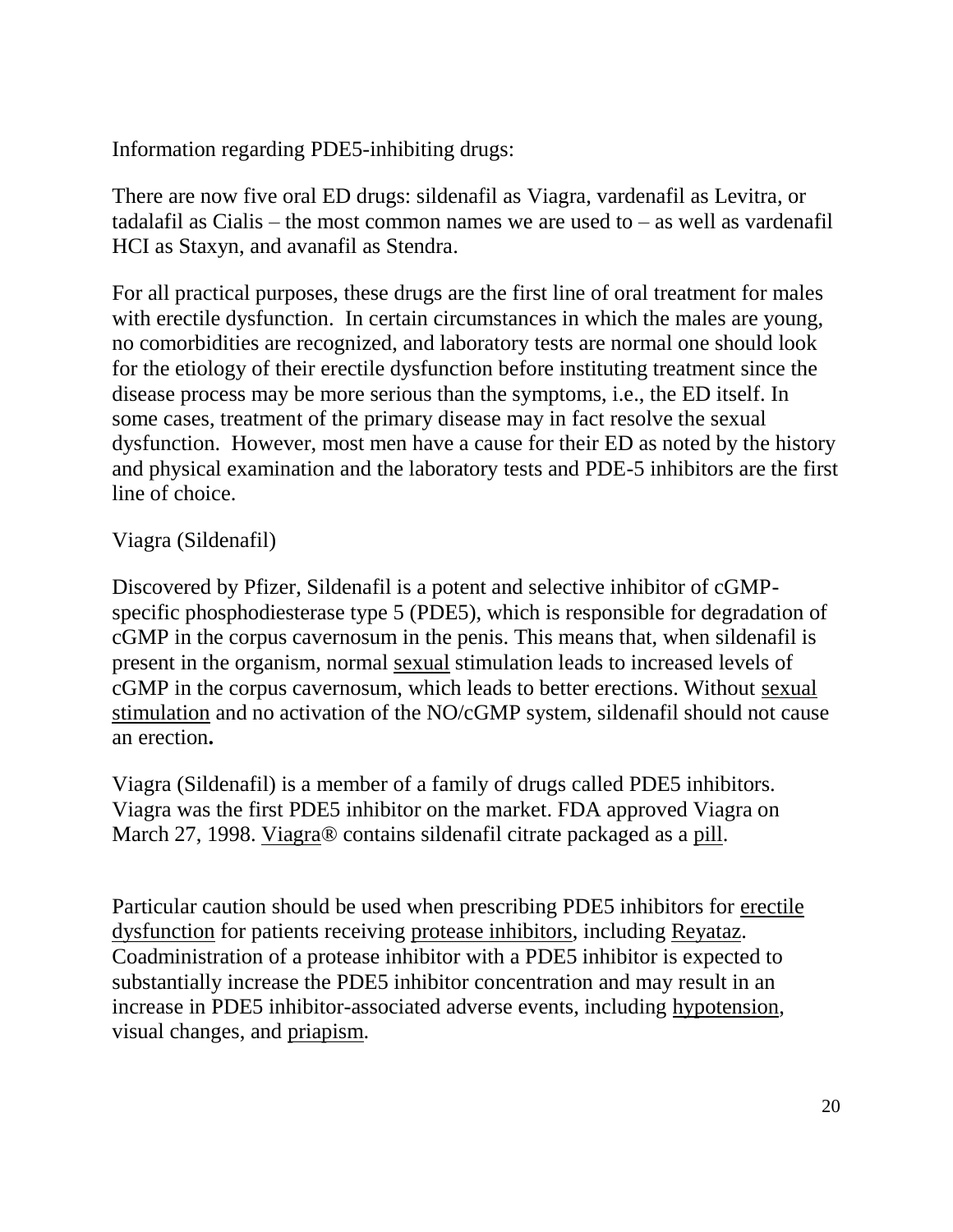PDE5-inhibiting drugs are very effective. PDE5 inhibitor drugs appear to work in men regardless of why they have erectile dysfunction — including vascular [disease,](http://en.wikipedia.org/wiki/Disease) nerve problems, and even [psychological](http://en.wikipedia.org/wiki/Psychological) causes. PDE5 inhibiting drugs can cause a number of minor [side-effects,](http://en.wikipedia.org/wiki/Adverse_drug_reaction) including [headache,](http://en.wikipedia.org/wiki/Headache) lightheadedness, [dizziness,](http://en.wikipedia.org/wiki/Dizziness) flushing, and change in [vision.](http://en.wikipedia.org/wiki/Visual_perception) A few men choose not to use one of these drugs because they are bothered by these side-effects.

Studies in vitro have shown that sildenafil is selective for PDE5. Its effect is more potent on PDE5 than on other known phosphodiesterases (10-fold for PDE6, >80 fold for PDE1, >700-fold for PDE2, PDE3, PDE4, PDE7, PDE8, PDE9, PDE10, and PDE11). The approximately 4,000-fold selectivity for PDE5 versus PDE3 is important because PDE3 is involved in control of cardiac contractility. Sildenafil is only about 10-fold as potent for PDE5 compared to PDE6, an enzyme found in the retina that is involved in the phototransduction pathway of the [retina.](http://en.wikipedia.org/wiki/Retina) This lower selectivity is thought to be the basis for abnormalities related to color vision observed with higher doses or plasma levels.

Levitra or Staxyn (vardenafil)

Levitra (vardenafil to be swallowed with water) was the second oral PDE-5 inhibitor for erectile dysfunction to be Food and Drug Administration (FDA) approved in 2003. Studies done on Levitra have excluded patients that failed Viagra, and, therefore, the efficacies are somewhat shifted toward the positive. In general, the feeling is that Levitra is more potent and efficient than Viagra as demonstrated by hard-to-treat groups of patients.

Staxyn (vardenafil to melt in the mouth, then swallowed without water) – otherwise performs the same as Levitra except Levitra is swallowed whole with water. Staxyn was approved by the FDA in 2010. These two brand names should not be interchanged in use – use one form or the other).

### Cialis (tadalafil)

[Cialis](http://en.wikipedia.org/wiki/Cialis) has an estimated effective duration of 36 hours; however, there are studies showing high efficacy up to 100 hours. It is not affected by any food whatsoever, and in fact can be taken with pure [fat.](http://en.wikipedia.org/wiki/Fat) Viagra, on the other hand, is impeded by any type of food, and Levitra absorption is impeded by a high-fat [diet](http://en.wikipedia.org/wiki/Diet_(nutrition)) in which more than 62% of the fat and the [food energy](http://en.wikipedia.org/wiki/Food_energy) are from fat.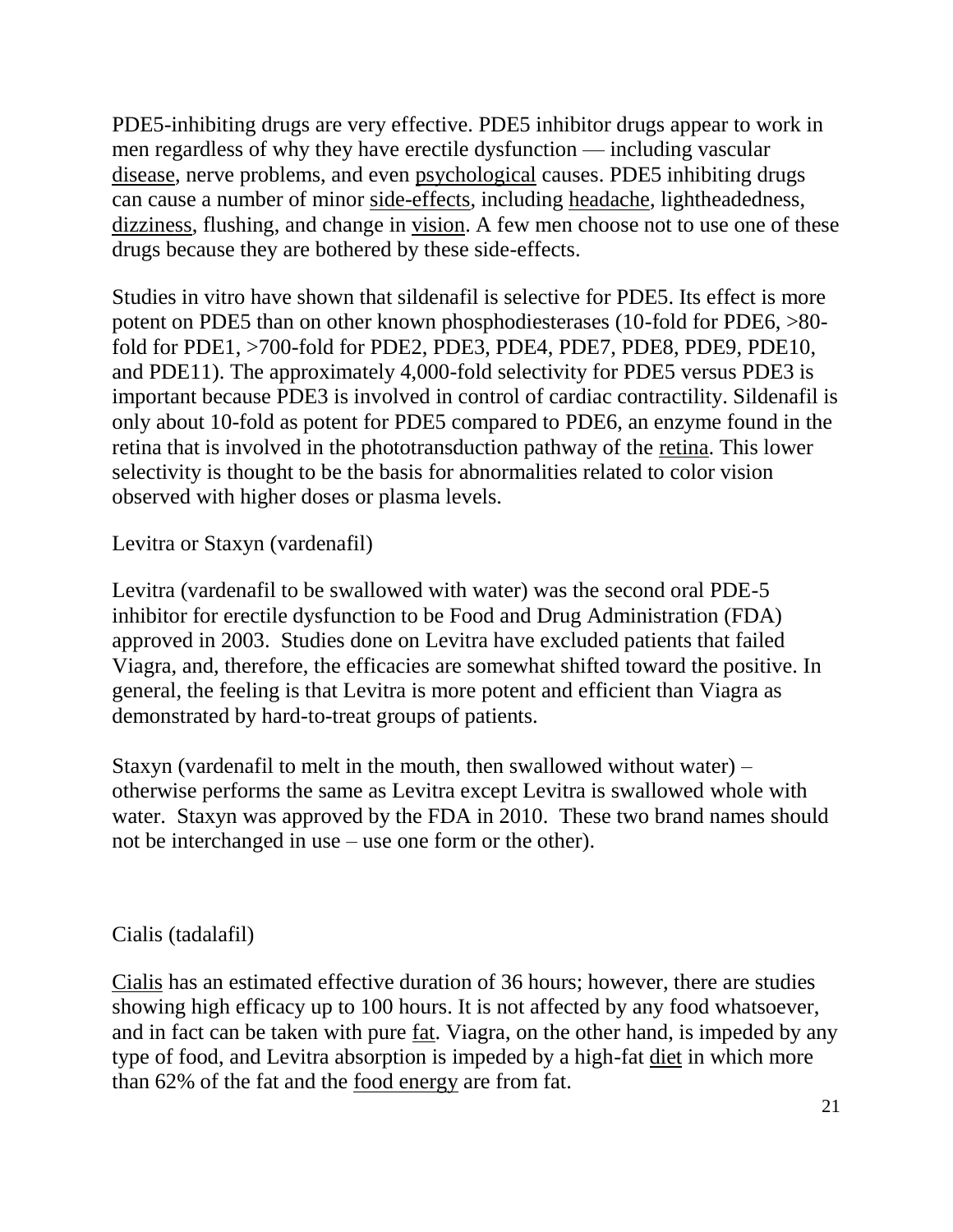#### Stendra (avanafil)

Stendra is the newest of PDE5 inhibitors to boost blood flow to the penis to help achieve and sustain an erection. An advantage is that it can be taken 30 minutes before sexual activity and can become effective in as little as 15 minutes. Stendra also clears the body more rapidly than the other inhibitors. This inhibitor was approved by the FDA in 2012. Read more here:

#### [http://abcnews.go.com/blogs/health/2012/04/27/fda-approves-new-drug-for](http://abcnews.go.com/blogs/health/2012/04/27/fda-approves-new-drug-for-erectile-dysfunction/)[erectile-dysfunction/](http://abcnews.go.com/blogs/health/2012/04/27/fda-approves-new-drug-for-erectile-dysfunction/)

More good advice from PC survivor/advocate John Mullineaux for those experiencing a problem with their health insurer covering PDE-5 inhibitors:

"My insurance is with CIGNA. My script had been denied as it was considered a "lifestyle" drug.

I wrote the highest level female executive I could find. I told her I thought CIGNA had a problem with "gender parity". I further said I knew CIGNA covered hormone replacement therapy for menopausal females and I didn't see how that was less of a "lifestyle" issue than surgically induced impotence.

It seemed to work as they agreed to cover 8 pills a month."

### **Viagra pre & post Surgery/Radiation?**

(May 1, 2009) -- Rehabilitation and treatment before and after surgery for prostate cancer can give men a better chance of maintaining erectile function, said [Baylor](http://www.bcm.edu/)  College [of Medicine](http://www.bcm.edu/) researchers this week at the [American Urological Association](http://www.aua2009.org/)  [Annual Meeting](http://www.aua2009.org/) in Chicago.

"We have shown that treating these men, along with their female partners, before and after surgery significantly improves erectile function."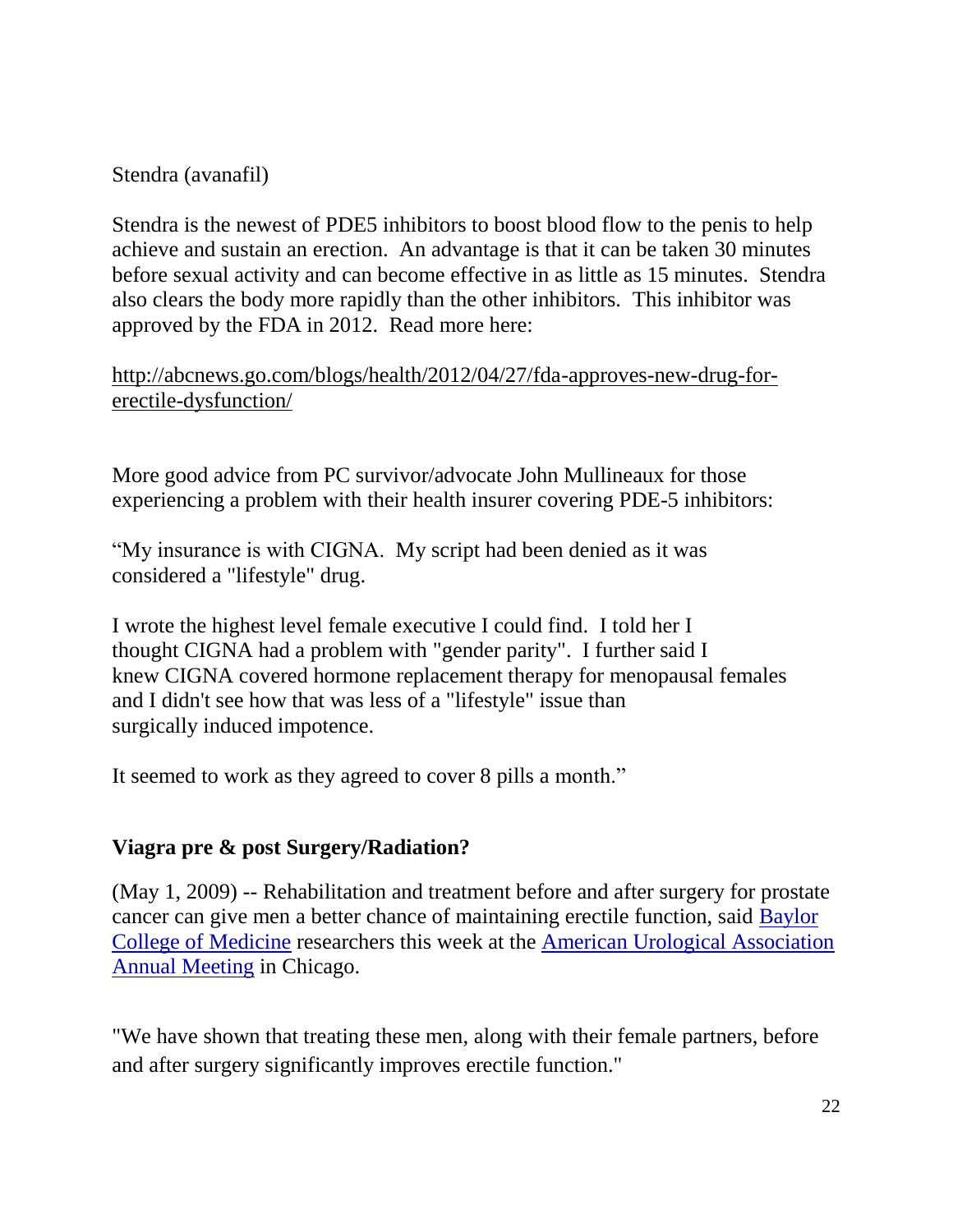Two weeks before surgery, patients in Khera's study took Viagra daily. They also received a treatment called medicated urethral system for erection (MUSE) three times a week. See:<http://www.bcm.edu/news/item.cfm?newsID=1403>

Noted Sexual Therapy physician John Mulhall of Memorial Sloan Kettering Cancer Center in NYC remarks: "I would encourage patients to be proactive before surgery or radiation and ask their doctors about rehabilitation and erectile tissue preservation. Before your treatment, set up a plan for how you are going to do rehab. We now start treating patients before surgery and before radiation." See: <http://tinyurl.com/yhv8u9u>

For those of you for whom he foregoing PDE-5 inhibitors fail to work, or if squeamish about injecting medications in the penis, TriMix-gel (TM) is product of TriMix Laboratories LLC As noted in **<http://tinyurl.com/ylxl3de>** ingredients in TriMix- gel(TM) are FDA approved but TriMix-gel(TM) is a custom compound made in a pharmacy and therefore has not been approved by the FDA for treatment of ED. There is a contact number in the above URL where you can discuss this medication.

**Here are ailments identified by Johns Hopkins health alerts that may be contributing to the problem:**

**Two Studies Link Erectile Dysfunction with Cardiovascular Disease <http://tinyurl.com/2clr5k>**

### **WHEN ALL ELSE FAILS, AN ERECTILE IMPLANT MAY BE CONSIDERED:**

### **Erectile dysfunction (ED) implants:**

Two types of erectile dysfunction penile implants are Titan and Excel. Here is a paper in that regard: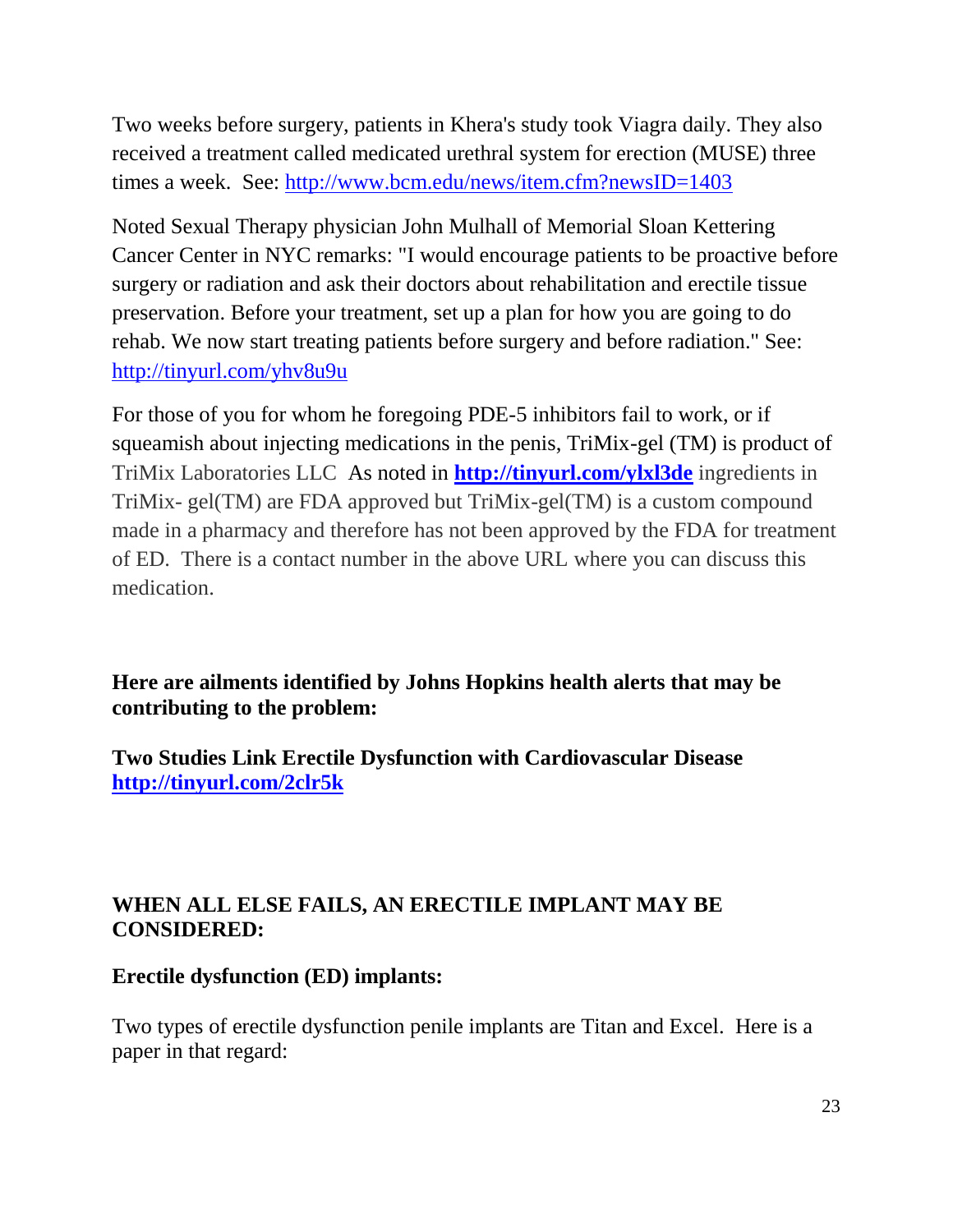<http://www.garber-online.com/pdf/PenileImplantReview2005.pdf>

You can find more information by searching "Penile Implants" on the internet, and American Medical Systems (AMS), a leading provider of world-class devices and therapies for both male and female pelvic health, announced the launch of a new consumer friendly website at [www.EDcure.org](http://www.edcure.org/) designed to help men and their partners learn how penile prosthetic implants can restore sexual function to men suffering with erectile dysfunction (ED).

### **Obviously it is important that you determine a physician with much experience and expertise in the penile implant procedure.**

Comprehensive information regarding penile implants:

<http://tinyurl.com/8jxes3> (If not subscribed, when this opens you can subscribe for free.

A Urologist with experience and special expertise in the installation of penile implants for those willing to travel to get the best in treatment is David R. Paolone, M.D., Assistant Professor of Urology, One South Park Street, Madison, WI 53715, Tel: 608-287-2900, email: [david.paolone@uwmf.wisc.edu](mailto:david.paolone@uwmf.wisc.edu)

The following is a lengthy, but worth reading, article regarding the importance of finding a physician with much expertise in surgically installing a penile implant that will provide an erection suitable for intercourse. I have included this because of the importance that is described:

NEW YORK, NY, USA (Press Release) - March 9, 2009 - After years of testing, Dr. J. Francois Eid, director and founder of Advanced Urological Care in New York City, has refined an innovative "No-Touch" surgical technique that has caused penile implant infection rates to plummet to near zero. Infection rates for the infrequent penile implanter are over TWELVE TIMES as high as Dr. Eid's rate, which is less than 1%. Unlike many infections, which require treatment, healing time, etc., an infected penile prosthesis must be completely removed and replaced. Penile shortening, fibrosis and loss of sensation commonly occur after an infection. Subsequent attempts at re-implantation are extremely difficult with and increased risk of urethral and penile perforation that often requires additional surgery in the future.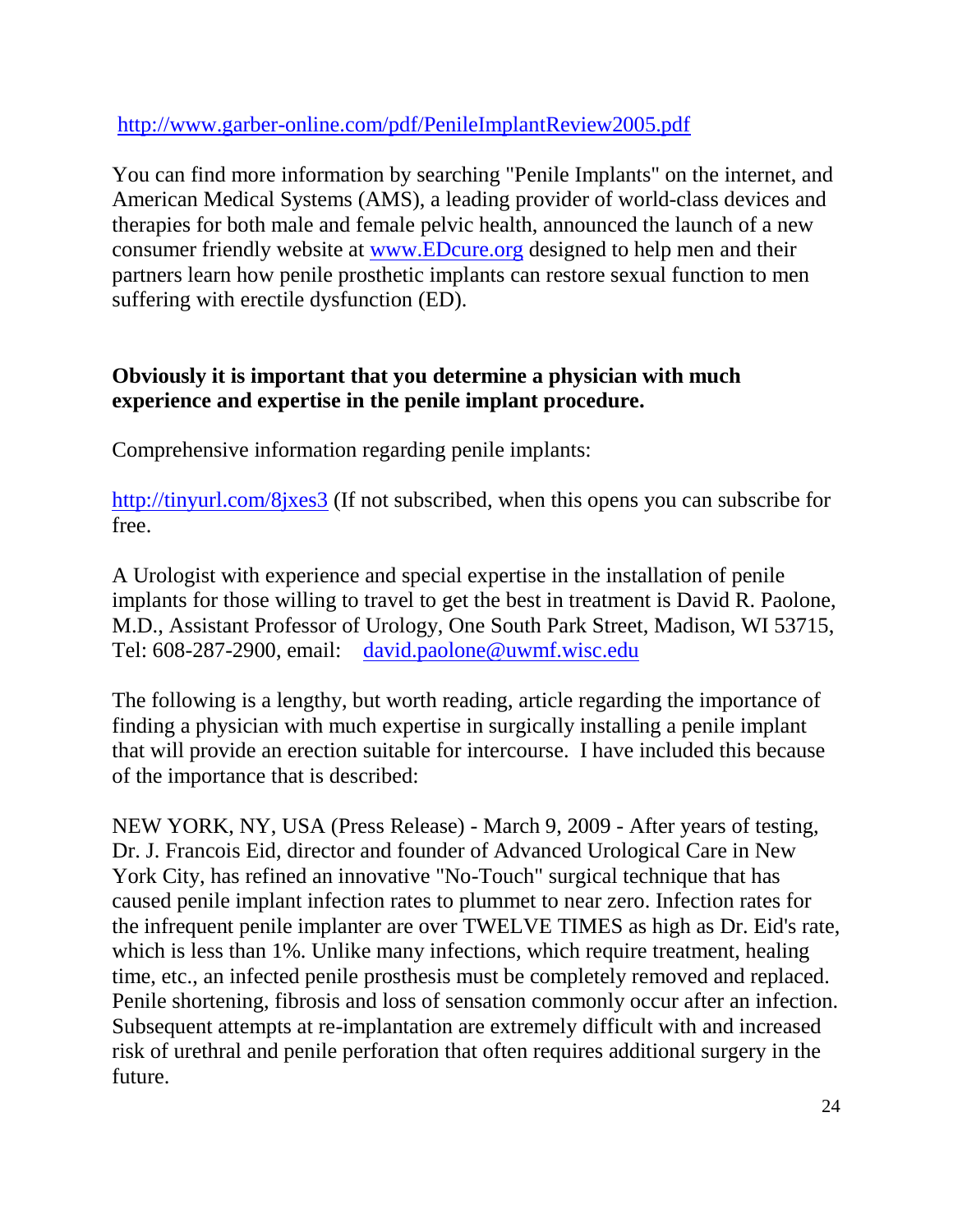For this reason, post-operative infection of a penile prosthesis implant remains one of the most dreaded potential complications of this procedure. Dr. J. Francois Eid, also a Clinical Associate Professor of Urology at The Weill-Cornell Medical College, has performed more internal penile prosthesis surgeries than anyone in the world. His worldwide reputation for excellence in the treatment of erectile dysfunction (ED) is built on innovations in patient care such as his No-Touch Technique.

Specialized Experience Leads to Breakthrough in Penile Prosthesis Implantation

Doctors that perform fewer than 3 penile implants per year account for 70% of all implants currently inserted in patients in the United States. Dr. Eid attributes his ability to conceptualize, develop, and implement the No-Touch Technique to his extensive experience performing penile implantations, over 300 per year. Despite stringent precautions, many experienced urologist infection rates are 5%, and some institutions are as high as 50%. Dr. Eid's No-Touch success rate speaks for itself, with infection rates near zero.

#### Dr. Eid's No-Touch Technique

Dr. Eid believes the best way to eliminate infection is through prevention of exposure to bacteria and normal skin flora. Because skin organisms (e.g. staphylococcus epidermis, staphylococcus aureus, candida albicans) cause most infections, Dr. Eid reasons that eliminating direct AND indirect contact (for example, through surgical equipment or gloves) between the prosthesis and the skin will most effectively reduce infection rates. In addition, pre-operative antibiotics and antibiotic coating of the implanted device (the routinely used strategy for eliminating skin bacteria), is ineffective against fungi, such as candida albicans, which account for 10% of post-operative infections. Furthermore, during the surgery, adjustment or even removal and repositioning of the cylinders, pump and/or reservoir is often necessary. When performed without the No-Touch Technique, this results in additional direct contact of the device with skin, thus increasing exposure to skin bacteria and increasing post-operative infection rates.

Experience with Replacements of Infected Penile Prosthesis further supports No-Touch Technique

Salvage procedures, where an infected implant is removed and a new device immediately inserted, have been successful in the past even though the new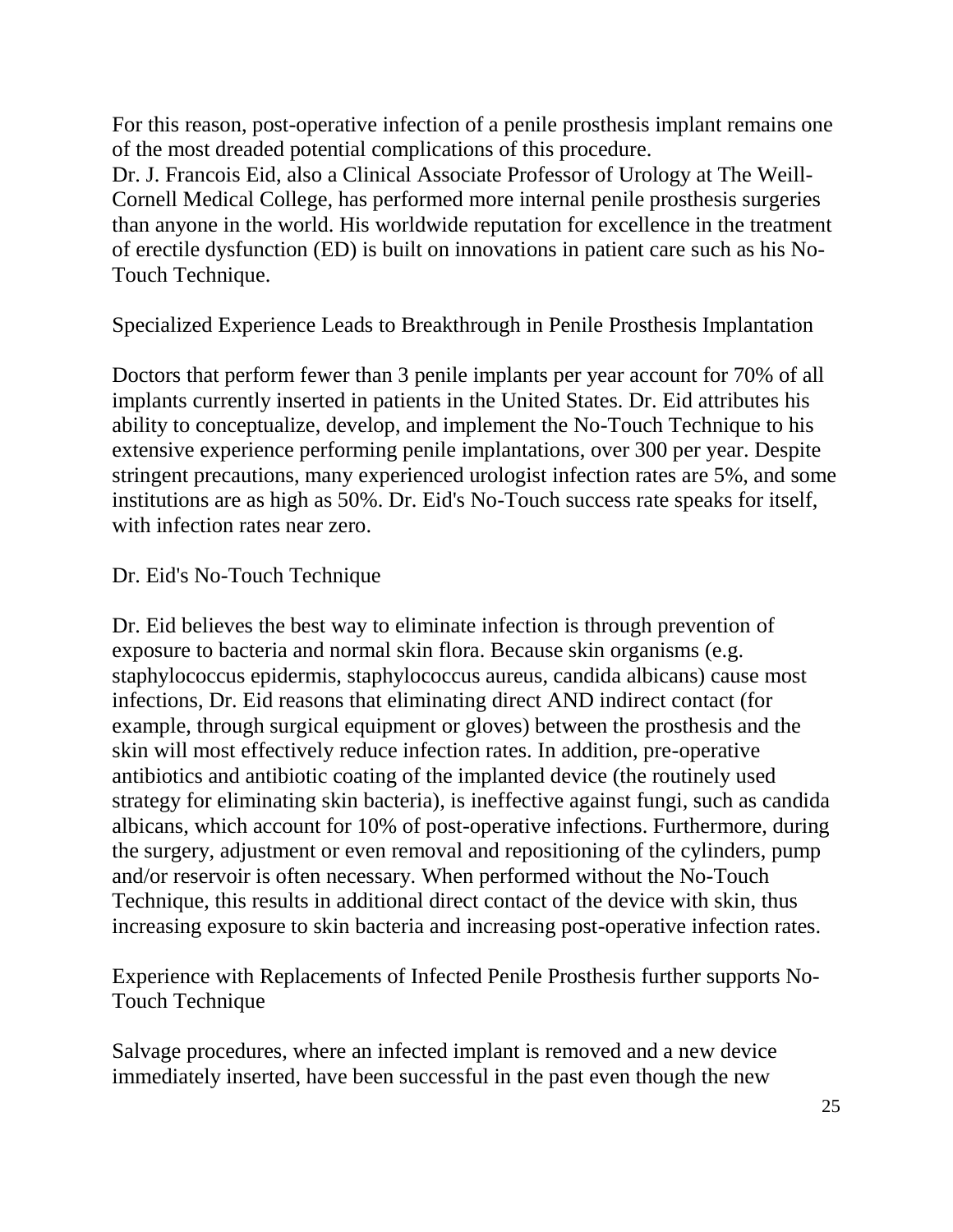implant is inserted in an infected tissue bed. Dr. Eid believes that "it is the decrease of total bacterial count and exposure to skin, rather than the complete elimination of bacteria from the procedure, that accounts for the success of penile prosthesis implantation." It is crucial to understand this reality because it gives the implanting physician the tools to further reduce and eliminate infections.

About J. Francois Eid, M.D, and UrologicalCare.com

Dr. Eid is the director and founder of Advanced Urological Care in New York City. He is also a Clinical Associate Professor of Urology at Cornell University. Dr. Eid is one of the foremost specialists in urological prosthetic reconstruction and performs over 300 internal penile implants per year with zero, or minimal complications. Dr. Eid leads workshops on penile prosthesis surgeries worldwide. More information about Dr. Eid and his expertise with erectile dysfunction treatment, penile prosthesis implantations urinary dysfunction treatment, and ejaculation dysfunction treatment can be found on his website, [http://www.UrologicalCare.com,](http://www.urologicalcare.com/) or by telephone 212-535-6690.

Please read on to that portion beginning on page 25 regarding a woman's and a man's perspective in bringing attention to a new partner that the man has a penile implant.

# **SOME CONSIDERATIONS FOR YOU AND YOUR PARTNER**:

Despite the difficulty you may be experiencing in gaining the return of an erection, it is important that you continue concern for that of your partner. There is no excuse for any man to clam up and come near to shunning his partner because of possibly feeling inadequate because of this hopefully temporary setback. Love and intimacy are more than sexual intercourse. Though sexual intercourse is a comforting and exciting coming together of those who love and care for each other, it is not the entirety of intimacy. Intimacy has so many other acts that express love, care, concern, and need for the other as well as needs of the other. We read recommendations of seeking counseling but that, too, is easier said than accomplished. The questions posed are first, who in the community (pastor, physician, counselor) is experienced in this type of counseling and could adequately address what is occurring sufficiently to understand and want to do something about it? And secondly, likely more important, are you willing to participate in such counseling? When the first question cannot be answered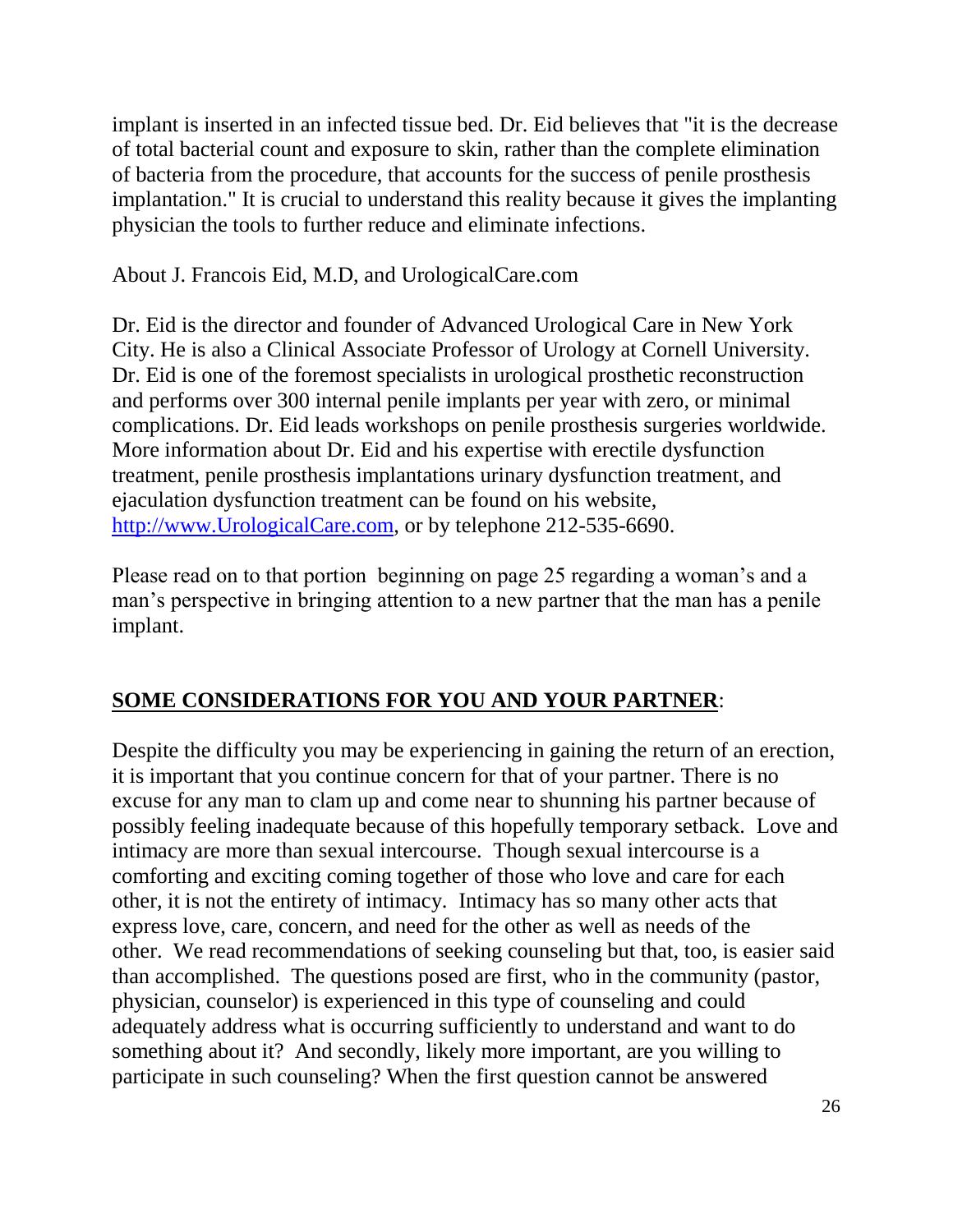because such professionals are not available, it then becomes paramount that we work with our partner to resolve the intimacy issue in other ways. Obviously those of you caught up in this uncomfortable and for many almost unbearable situation are dealing with much frustration. I wish I had the answer, but I'm only a continuing patient since 1992 and androgen deprivation patient myself since 1996, so probably as inadequately addressing this situation as well as I should in my own wonderful marriage continuing since 1954. Here are a few things brought to my attention and are so important and will most certainly help any couple:

In an email, I had remarked "From past experience in reading many such issues between couples, this is a subject that has so many variables that it is difficult to come up with a simple conclusive recommendation. The key word is "communication." With communication and regular discourse between couples, the effects of androgen deprivation therapy are much more easily resolved."

And in regards to that remark, a woman provided likely the best perspective of what the partner/caregiver is experiencing emotionally while trying to comfort and show understanding:

"Sometimes I think that talking is the most evil form of communication there is. We take such comfort in it, yet we can undo everything we've said in one gesture or in one look, or even in one misinterpretation. Show me. Take me outside and let's watch the sunset together. Put your arm around me and pull me to your side for a long hug that tells me I'm treasured. When you wake up in the morning and meet my eyes, smile when you see me there. Surprise me with a picnic you've made for two, or arrange dinner for four with my friends at a cheerful place that won't mind if we linger until closing time. Send me happy-to-be-with-you messages. Join me in the shower and let me wash your back after you've washed mine. Touch me, even if it's just a gentle hand on my shoulder, or on my leg beneath the table. Work your way to "bolder" but ease off at the first sign of resistance. I will do the same, always respecting the signals you give, whether you utter them or not. Show me. Discover me. Rediscover us.

Show me what you are saying is true. Then I'll listen to what you need to say."

What a powerful rendering regarding what many (most?) of we men fail to recognize; fail to act on! I was so impressed and told her so as did several others. In my reply I added "I still believe communication is vital, but you alluded well that words used in communication and gestures that accompany those words must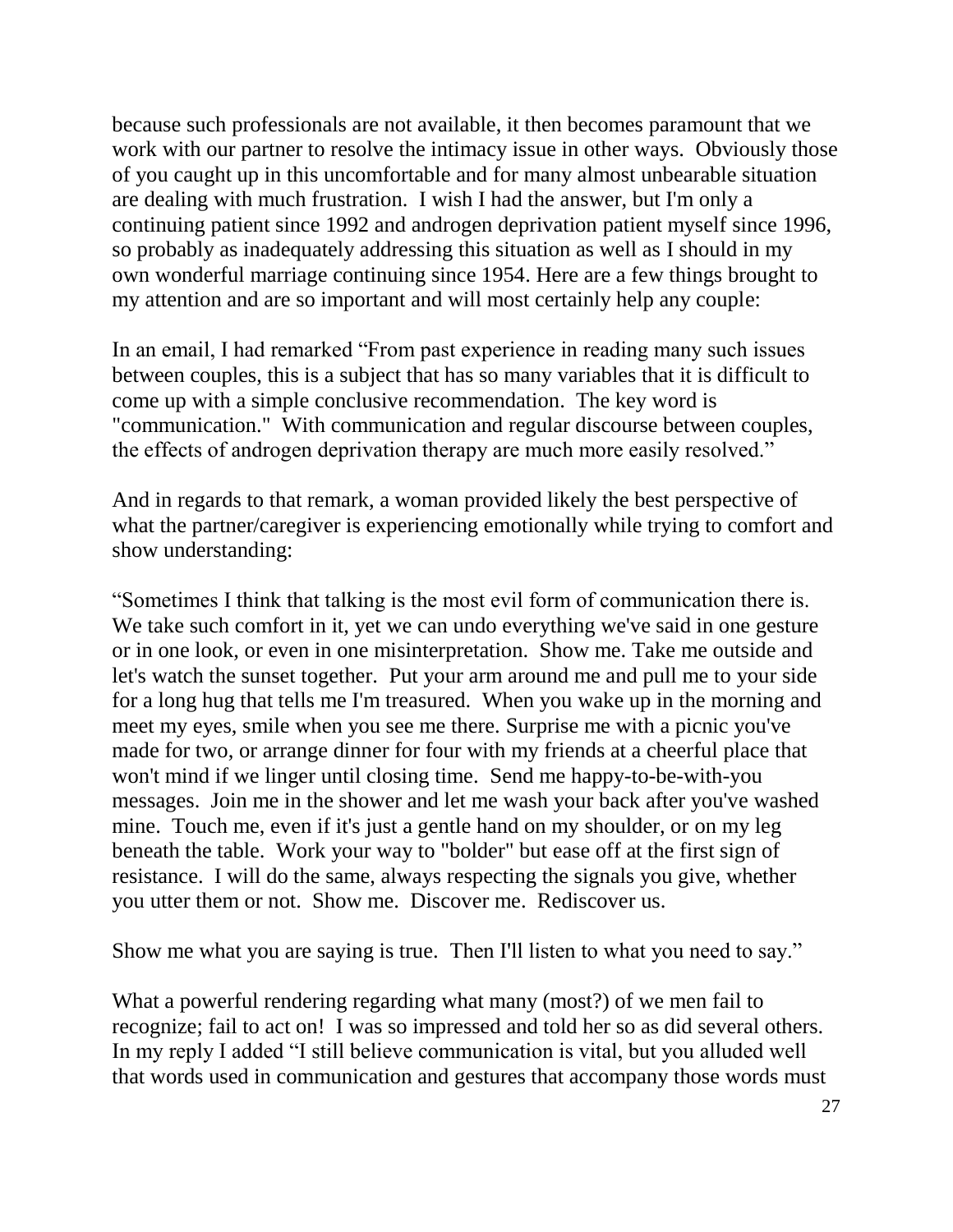be considered carefully so that a remark is not perceived as hurtful." I would encourage all men reading this paper to re-read what this woman provided for our recognition; then take that advice and act on it.

For men and their wives/partners experiencing difficulty with intimacy as the result of treatment, an excellent book is "INTIMACY WITH IMPOTENCE – THE COUPLE'S GUIDE TO BETTER SEX AFTER PROSTATE DISEASE" by Ralph (a PC survivor himself) and Barbara Alterowitz, both certified sexuality counselors (AASECT). This book can be purchased at [www.renewintimacy.org.](http://www.renewintimacy.org/)"

The following was provided me by a couple with the intent to provide others suggestions towards hopeful enjoyment of intimacy despite erectile issues:

"This is for those who may be still wondering what to do after reading the excellent messages that have been posted about ED medications, vacuum devices, injections, and implants. If those methods leave you unsure which way to go, this might help. My wife and I have found that a different approach to intimacy works for us, and I am writing to offer our learning as an alternative to the foregoing techniques.

After my seeds were implanted in Feb of 2007, my sexual abilities were significantly reduced and continued to plummet as time went on. We regard this as a 'couple problem', so my wife and I attended a few sexual intimacy seminars, read some material, and had several great discussions about this. Perhaps the best resource we found was "Intimacy with Impotence", The Couple's Guide to Better Sex after Prostate Disease by Ralph and Barbara Alterowitz, distributed by US TOO. We read a few paragraphs out loud then stop to talk about it. A few days later pick it up and read some more then stop and talk again. Continuing in this manner over several weeks, we became better informed about several alternates and about our own intimacy needs and desires.

High on each of our own priority lists is being a good sexual partner to each other. To achieve this, it requires knowing what the other person really wants. Even after over forty years of marriage, I found that my wife's real desires turned out to be quite different from what I had thought. Her preferences boil down to holding each other, having her hair brushed, and playing with my genitals. We snuggle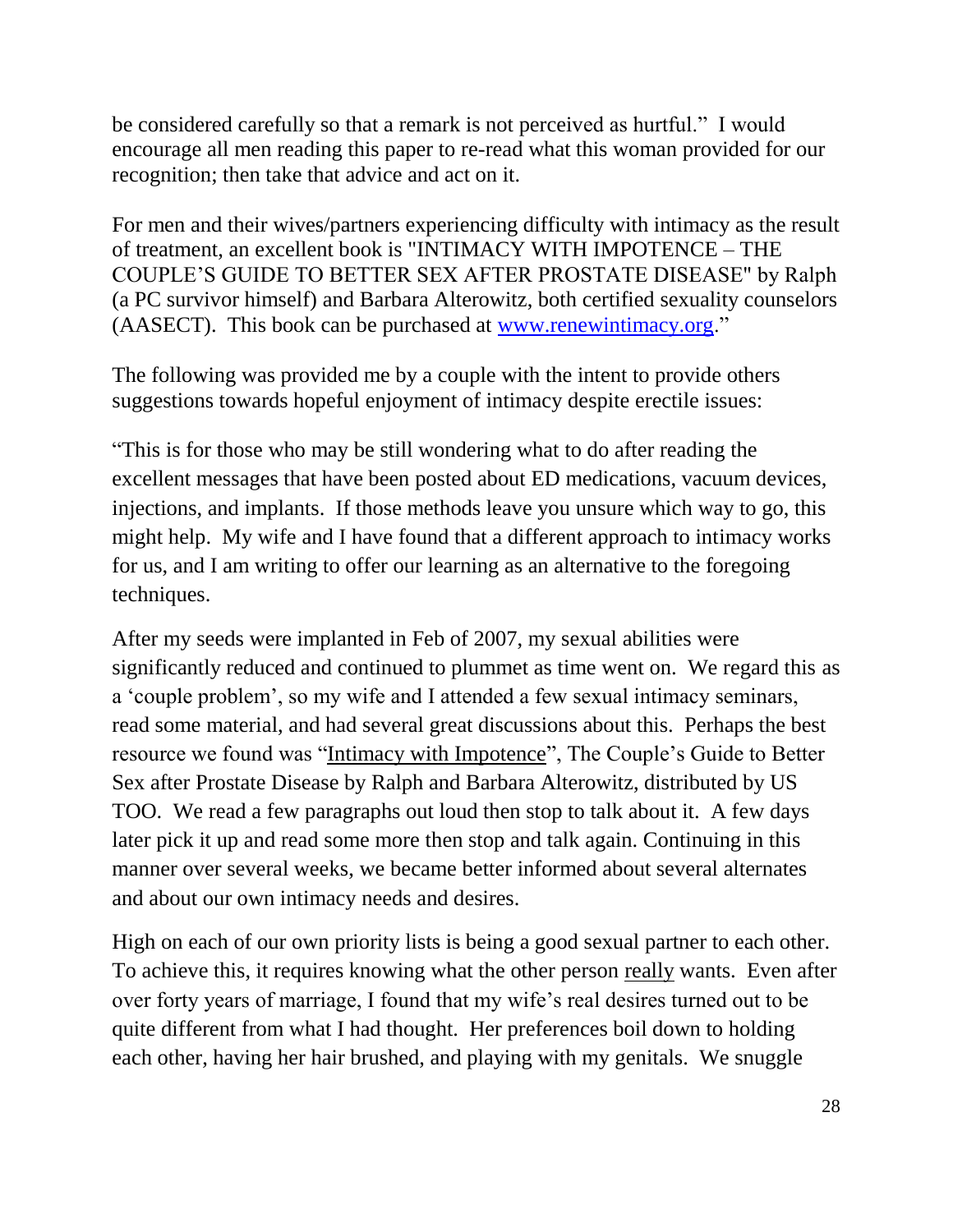frequently. About once a week I brush her hair for as long as my arms hold up. She gives me a wonderful genital massage every day using a variety of techniques. We usually spend from ten minutes to an hour doing this just after we wake up and pray together. Sometimes she gets me slippery and takes me over the top while enjoying watching me react to this. Once every six weeks or so we take some ED meds and try traditional intercourse. Sometimes that works sometimes not. If not, it is no big deal, she finishes me off and we end up tired but happy.

We have come to realize that the key factors impacting my ability to have an orgasm are (A) my not worrying about it, (B) taking time to enjoy the passion, and (C) maintaining an erotic atmosphere. It has been fun to explore creative ways to keep the passion high. All this results in both a personal relationship and a sexual satisfaction that exceeds the levels we had before the PC. In addition, our approach doesn't entail medical risks, pain, inconvenience, or expense. This path has worked well for us, and it is our hope that at least one other couple out there might find our sharing of this useful."

Here is another from Barbara B., wife of a PC survivor, posting on the intimacy support list [pcai@prostatepointers.org:](mailto:pcai@prostatepointers.org)

"From a woman's perspective........

I met my husband two years ago, when he was four years post-prostatectomy. Having been a sexuality instructor for decades, I thought (and told him), "no problem!" In retrospect, I was arrogant! I figured there are countless ways that a loving and intimate couple can express their sexuality and-- yes-- achieve orgasm, other than through vaginal intercourse. To me, in my naivete, the ED was a nonissue. What I did NOT realize was that regardless of my "vast knowledge" about sexuality and my openness to experiment, that ED was not HIS underlying issue. Rather, it was that he had experienced deep losses-- of his erectile ability, his ability to ejaculate, the depth and ability to have a "real"orgasm-- all major components of what it is to feel like a man. Until I could accept that he needed time to grieve (something even he was not aware of) and that until I could acknowledge his need to grieve and be there for him with empathy, it would never happen, and we would never be able to get on with our sexual lives together. In fact, this important issue spilled over, out of the bedroom, into every facet of our relationship. Couples therapy helped. So did sex therapy (which was quite holistic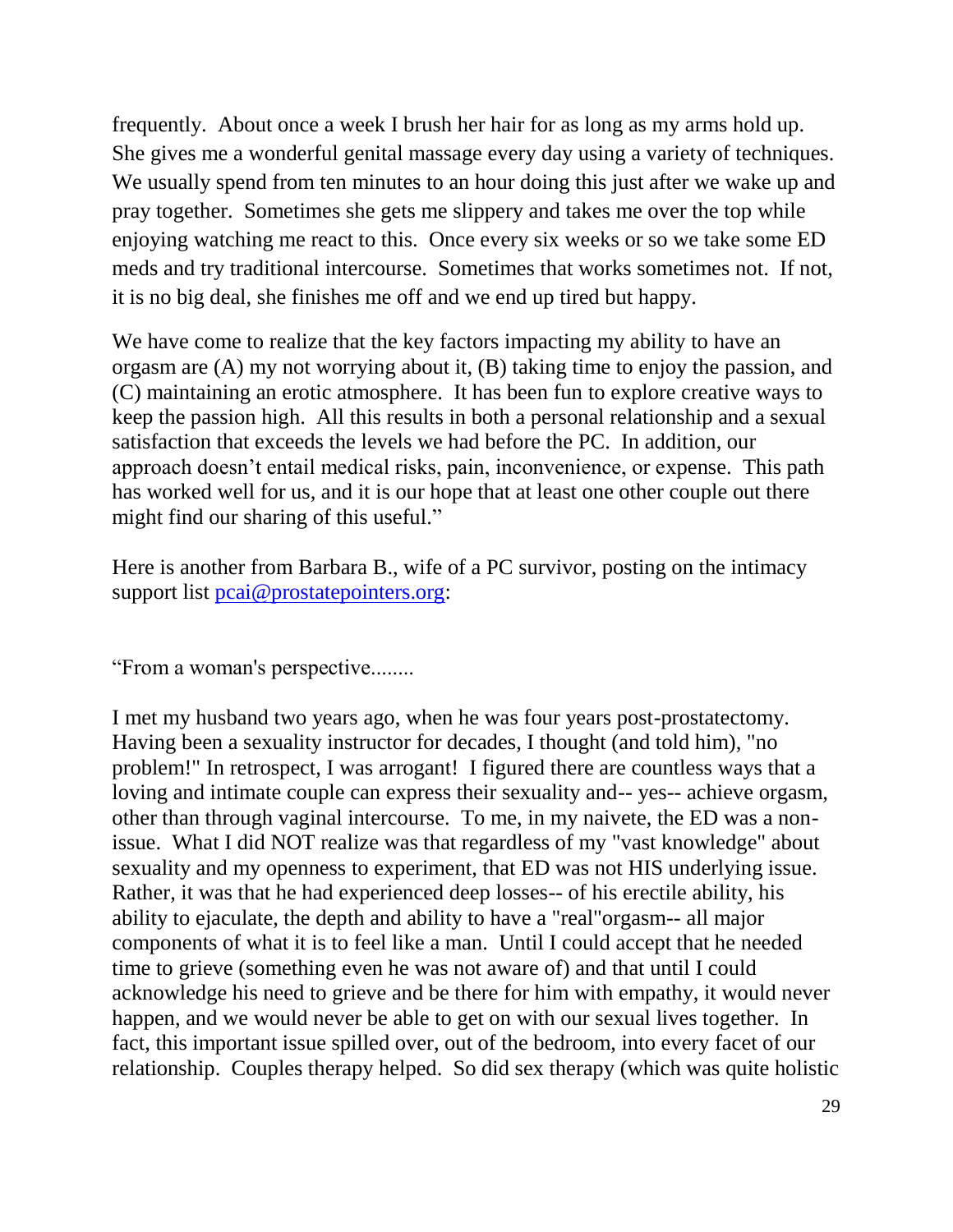and which focused on far more than sex itself). And so did individual therapy. We were bound and determined to make it work, and we eventually got on the same page about it. Along the way, we discovered ways to deal with anger management (yup - another therapist - this one a behaviorist) and with stress (the mindfulness CDs that are out there are quite helpful).

We have made and continue to make this journey together. Milestones along the way: discovering and appreciating that non-genital touch can feel good and be sexual as well as sensual, improvements over time in responses from Viagra and other ED meds, spontaneous erections from time to time, more initiation of love making from my partner (rather than me being whiny and demanding and going to that dark place that my therapist calls my "lizard brain"), penis-in-vagina intercourse with both of us having an orgasm (we are waiting for a second time on this but are becoming increasingly convinced that it will happen), discovery that using the Hitachi Magic Wand can produce wonders when it comes to an orgasm for both of us, . . . and the list goes on.

I am sharing what to us has been a sense of wonder, relief, and happiness that changes can happen, if you are patient with yourself and with your partner and if you stay open and honest with each other."

And I hope the following opens the eyes of those of you men who believe an erection is an absolute for sexual pleasure for both you and your partner. This from Virginia E., in another posting to the [pcai@prostatepointers.org](mailto:pcai@prostatepointers.org) support list: "Another woman who writes joyfully about sex--in case you haven't read her books--is Erica Jong. I never met her, but I can identify with her. I am her age and went to college in New York at the same time she did and I guess you could say we were shaped by some of the same influences in our generation. We both grew tired of B.S. and wanted to get to the truth regardless of what other people thought.

I'm reading her most recent book (although another is due to come out in June) "Seducing the Demon". On page 79-80 she writes: \*\*\*\*\*\*\*\*\*\*\*\*\*\*\*\*\*\*\*\*\*\*\*\*\*\*\*\*\*\*\*\*\*\*\*\*\*\*\*\*\*\*\*\*\*\*\*\*\*\*\*\*\*\*\*\*\*\*\*\*\*\*\*\*\*\*

I tried to write about the role of sex in my life in "Fear of Fifty," but I realize now, in my sixties, that I didn't know the half of it. Until you get wise enough (or old enough) to understand sex as a whole-body experience, you know nothing. All my life I had heard about tantric sex and I thought it was utter bullshit...Most of our sexuality is so focused on the stiff prick that we have no idea what to do when that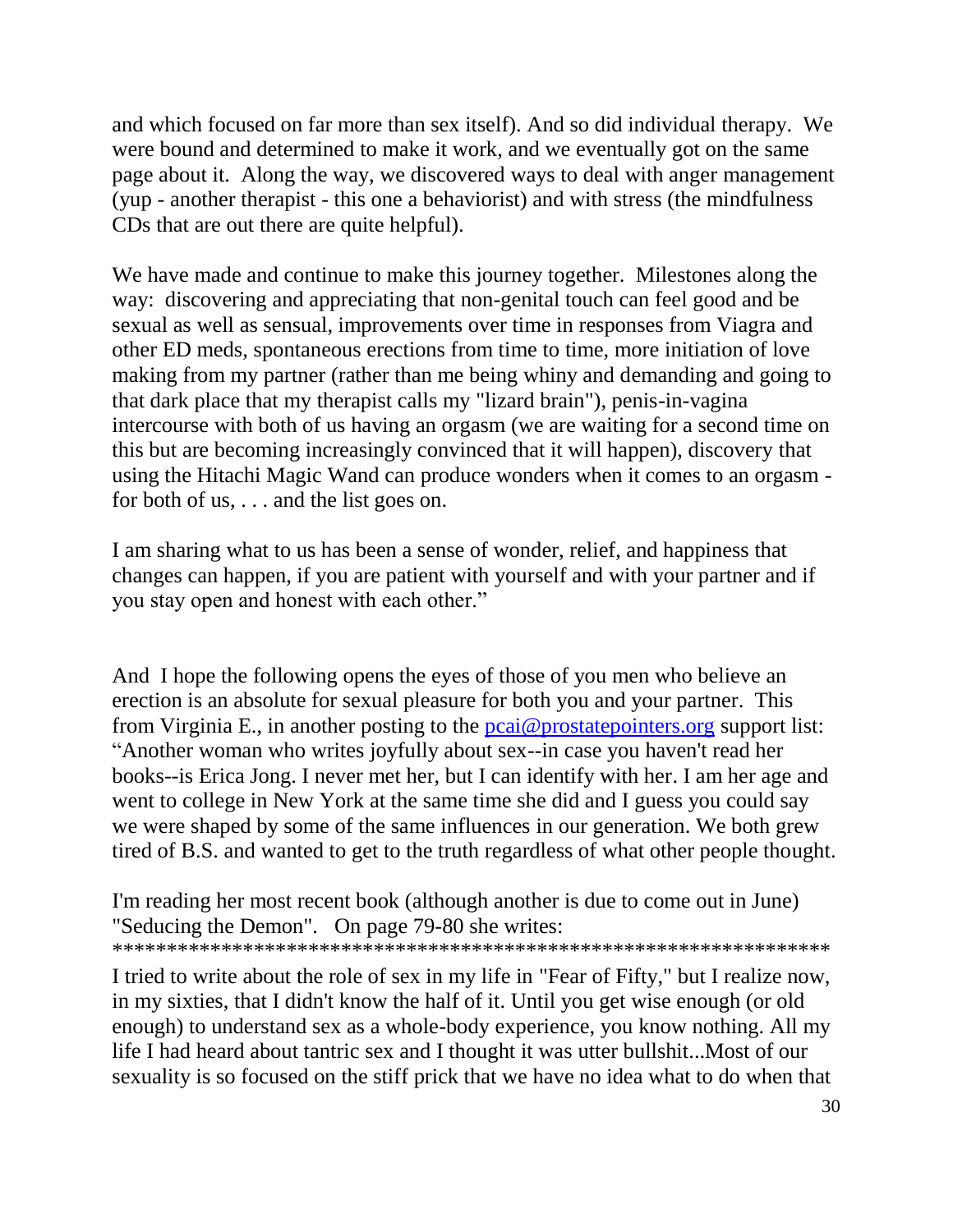becomes occasionally problematic as it does with age. You can become a Viagra junkie or you can create other ways of making love. The deliciousness of skin, or oral sex, or sex without homage to the divine Lawrentian "phallos" can be a revelation....Whatever breaks our fixation on the genitals and turns us into entire bodies linked to entire minds enhances sex. The best Italian lover I ever had could practically make me come by stroking my neck.

 The married poet who shook with fear, then fucked me with a stiff cock, was no sort of lover at all. A lover makes love with words, with stroking, with laughter. ANXIETY RUINS SEX. [emphasis mine because I believe this is the heart of our problem.] Which may be why married people can have great sex--as can longtime lovers--or longtime friends. Music, stroking, scent, poetry--these things are far more important than a stiff prick.

 I realized only when my husband had to take heart medication and could not tolerate Viagra that we were able to discover things we never knew before. He could have whole-body orgasm while giving oral sex--his orgasm triggered by mine....When we were able to have genital sex after that, he said,'It feels so localized compared to before.' Intercourse produces an orgasm in the pelvic area, but other kinds of sex produce it all over the body--and mind."

\*\*\*\*\*\*\*\*\*\*\*\*\*\*\*\*\*\*\*\*\*\*\*\*\*\*\*\*\*\*\*\*\*\*\*\*\*\*\*\*\*\*\*\*\*\*\*\*\*\*\*\*\*\*\*\*\*\*\*\*\*\*\*\*\*\*

Another area of concern can arise when a man makes the decision to have a penile implant both because PDE5 inhibitors as well as penile injections are not providing the result expected, and in order to have an erection whenever necessary. For couples recognizing what this new capability brings to their relationship, this is not as much surprising as it is for men who come upon new partners who may not even be aware that such a procedure can be performed on men. Following is a woman's perspective, followed by a response by one of our regular contributors on the Prostate Cancer and Intimacy (PCAI) Us TOO Intl., Inc. online support list in this regard:

#### WOMAN'S PERSPECTIVE:

From my experience (as a woman), having sex with someone with an implant is not a noticeable difference...other than noticing a "third nut" at certain times. There's just a little more in the sac..it's still a nice handful. Remember that women you have sex with will not have a reference point of your "before and after" as you will, so to me it is just like any other sexual discovery with someone new.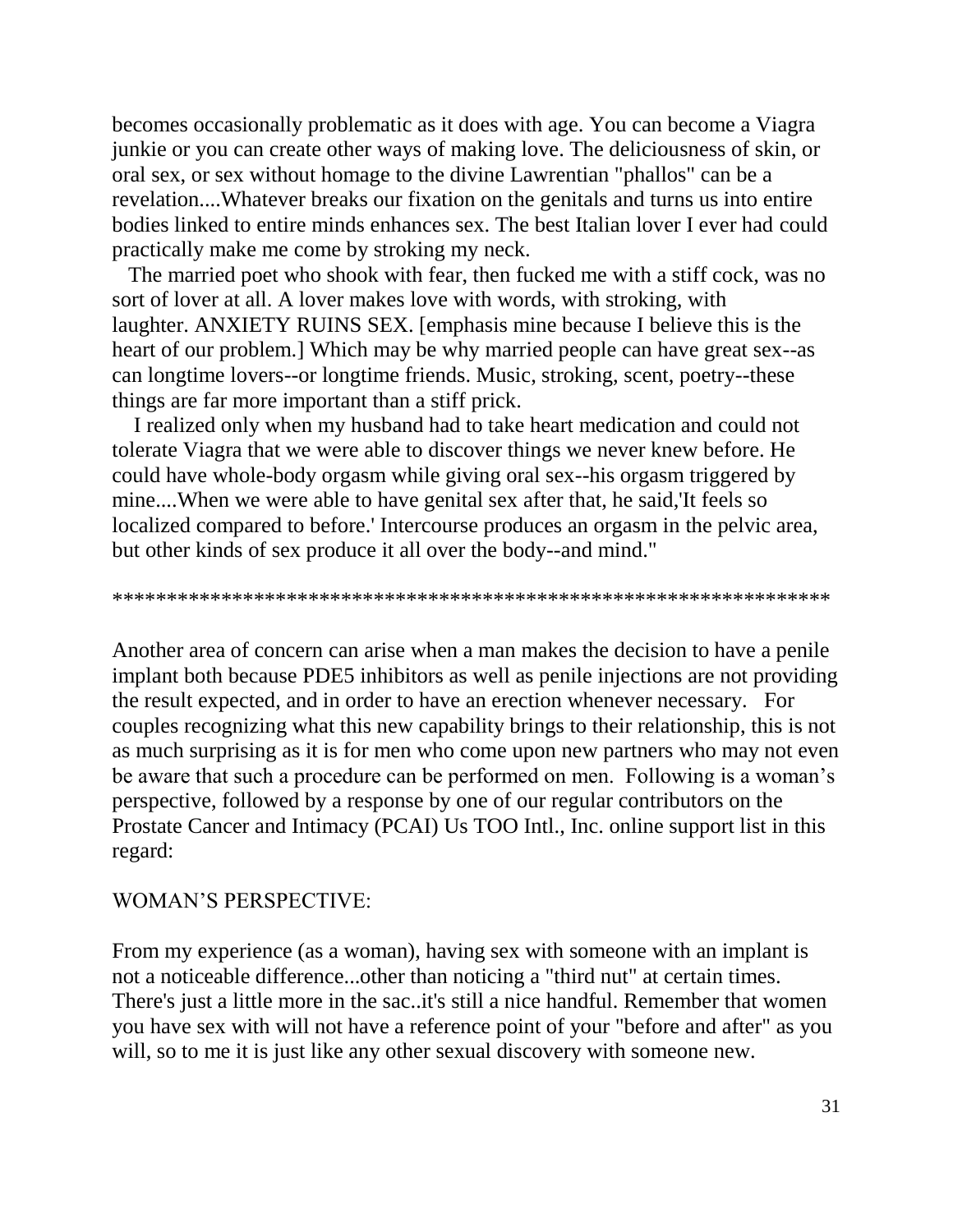Everyone is built differently, feels different, and makes love differently. I'm more interested in the man, than the "machine".

And about when to tell someone...I think you have to go with your gut and take cues from the person you're with. There's no cut & dry method except for being \*truthful  $& \text{since } x^*$ . Talk from your heart  $& \text{not about previous conquests, how}$ long & hard you can go or the various positions you can twist her up in without losing your hard-on  $\&$  intimidate the hell out of 'em ;-) For perspective, if you were going out with someone for the first time and your date showed up with a prosthetic arm and never mentioned it, what might your reactions/feelings be? Not that you'd run screaming, but likely would feel taken aback or at least surprised. As humans we need time to process things that are "new" or out of the ordinary, and then be "ok" with it.

In my opinion, it takes a small-minded person to reject someone based solely on whether they have a prosthetic anything. So when you run across people like that, you can feel lucky you found out early so you are free to move on to someone who can appreciate you as the wonderful person you are.

It's really more about THEM -their pitfalls/insecurities- than you. Plus, in (name removed for privacy) example, the lady he gushed on and on about that decided she couldn't get past the notion of the implant...something else may have been going on there and it was a convenient scapegoat...knowing there is also insecurity around it makes for an easy target. You just don't hop into bed with someone knowing they have an implant and then use it as an excuse to dump them right after...seems like the easy/cowardly way out to me.

Sometimes, people just won't like you for lots of reasons, period. It's likely not about what's in your pants (implant or not).

In conclusion, if it looks like a dick, feels like a dick, it must be a dick! Hallelujah!

### MAN'S (RESPONSE) PERSPECTIVIE:

The funny thing is that I still hear from this woman. Mostly, I wish I didn't but I don't seem to be able to tell her to stop contacting me. The one and only time we were physical was a long time ago and I haven't seen her since shortly thereafter. She comes to me for networking favors for her son, to talk about all of her business dealings, how busy she is and has no time for a relationship at all now being all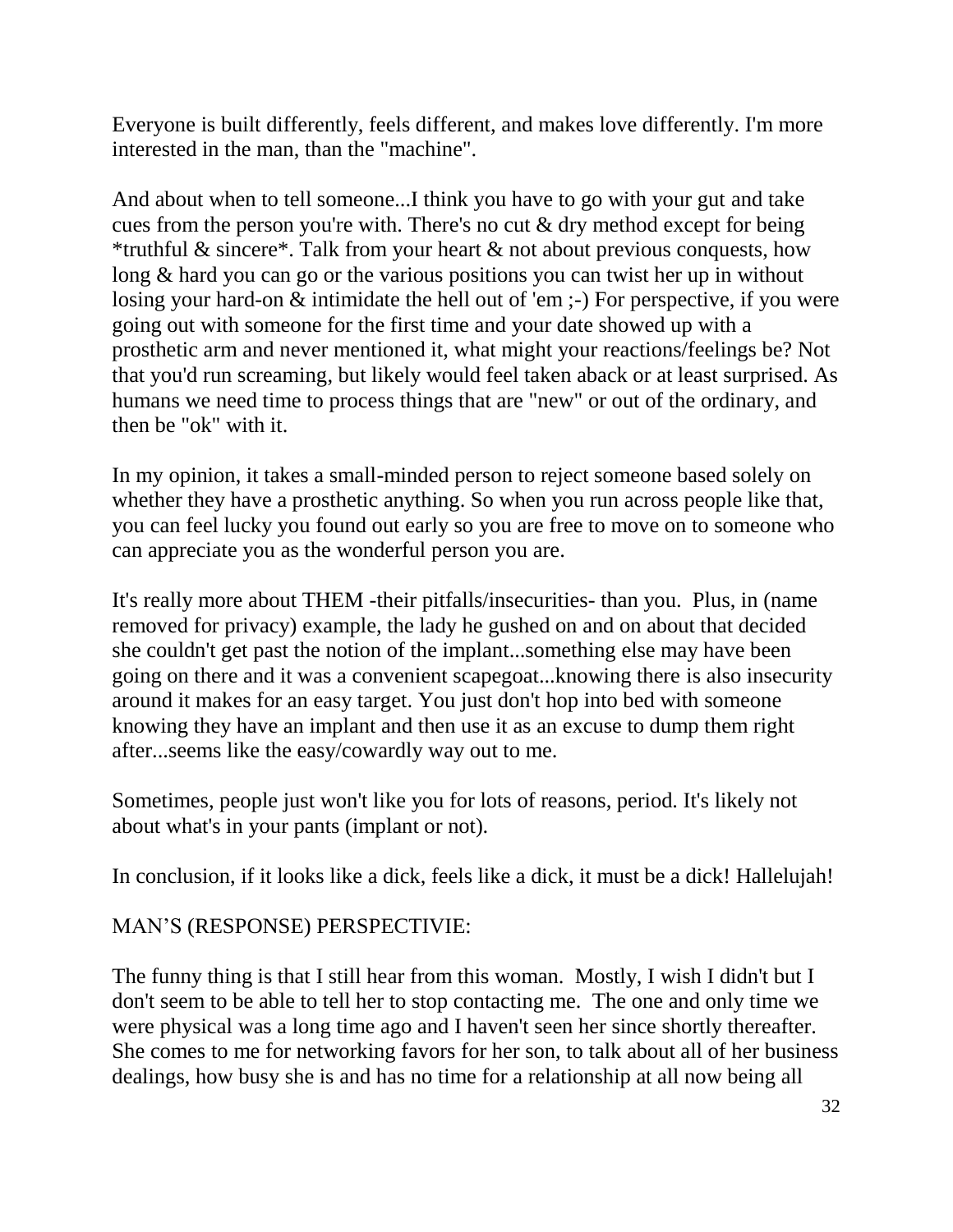over the U.S. Always via email or text. Probably better that I don't hear her voice. People I know that met her even commented on how her voice made them feel. Interesting and scary at the same time. The crazy thing is that I get to the point where I start to get her out of my head and I get a warm, friendly sounding email....... like this morning. Maybe there was other stuff going on like her needing to focus all her energy on an amazing business idea that she has raised a ton of investor cash to get rolling that should make her rich in the new few years, her kids being on opposite sides of the country with her daughter being a cadet at the military academy. Her comment was that she didn't need to know when I told her about my bionics and it made the relationship feel weird for her at the time. Had I not told her at all, she said she would not have noticed anything unusual that one time except that it went on longer than she has ever known it to, and that "was an awesome thing". For me, I was insecure at the time. I knew I was head over heel nuts for her on our third date. I hoped that if she was going to be turned off by me being "different" physically, she would say so then before I got more emotionally invested. Too bad it didn't happen that way.

All I know for sure is that the woman I am with now heard about my implant on our second date. She was intrigued even though she later told me she didn't need to know about it so soon at the time. She told me recently that she loves me for all of me, not just for my penis, but what I have sure adds to what we have together. Nice. I think it is a topic to add during the safe sex talk that should occur just before that first encounter, or during or after the first encounter. I think you are soooo right about not making a big deal of it. After all, it is just part of me now. If it is no longer a big deal to me, it should not be to a partner, just different. Like you (the woman's perspective above) said, we are all different. I sometimes think we should just not really say much about it until the topic comes up or has to come up so as not to scare anyone off.

Thanks for the female perspective on this touchy topic!!!!!!!!!!!!!!

IMPORTANT TO NOTE: Men meeting a new partner and a physical relationship not yet established, would best hold back any mention of the penile implant, since at that point it is not important to what is likely a developing relationship. Should a physical relationship ensue, even then there need be no reason to mention the penile implant unless the partner brings up any question in that regard. Only then, or after a reasonable period of acceptance of intimacy by you and the partner could you consider bringing to light that the exceptionally great "coming together" has been improved by your penile implant. Then take the important time to explain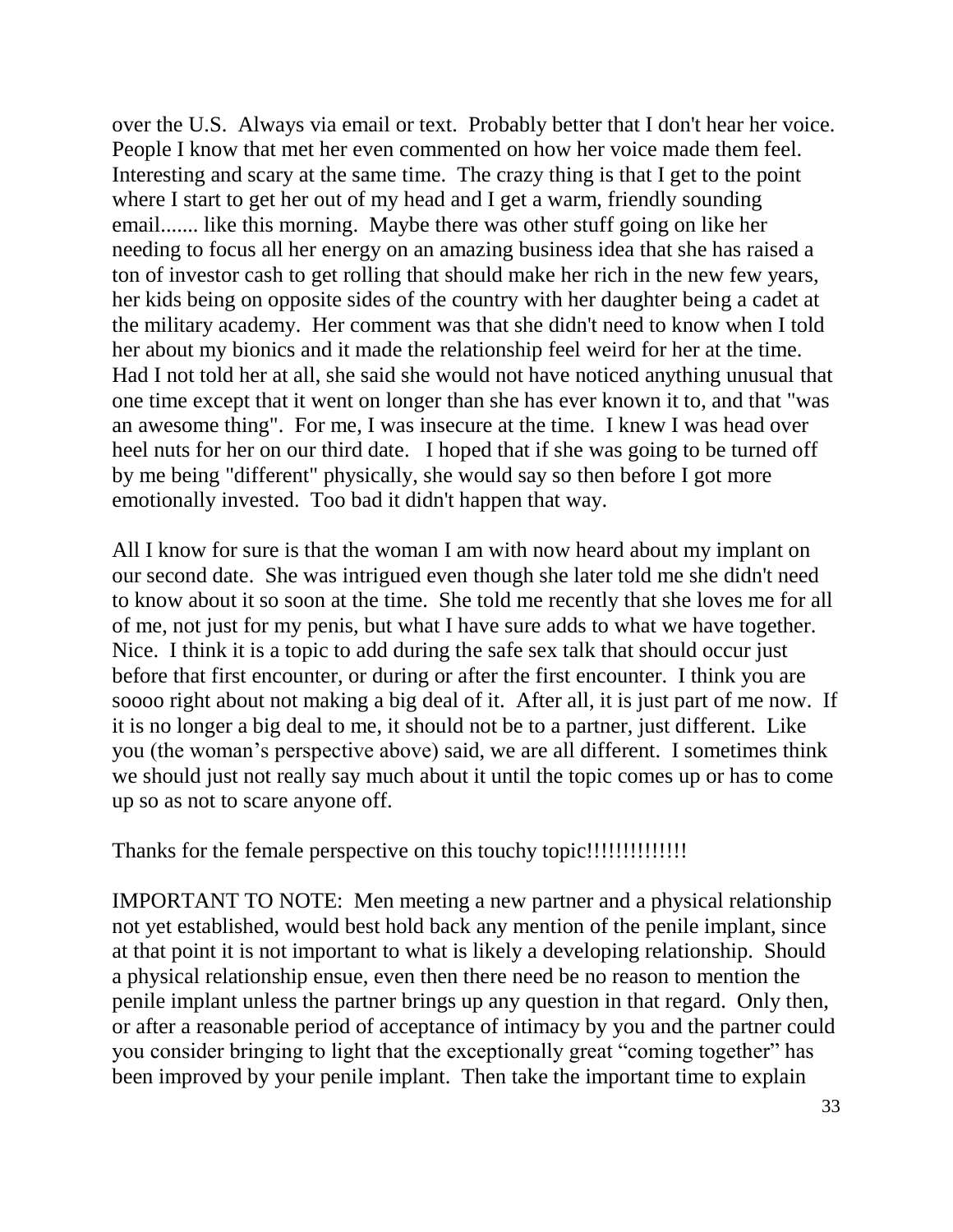what and why a penile implant was required and how important it has become in your mental and physical attitude to a loving, caring, and physical relationship with this partner.

\*\*\*\*\*\*\*\*\*\*\*\*\*\*\*\*\*\*\*\*\*\*\*\*\*\*\*\*\*\*\*\*\*\*\*\*\*\*\*\*\*\*\*\*\*\*\*\*\*\*\*\*\*\*\*\*\*\*\*\*\*\*\*\*\*\*

Please review the following two papers; the first regards discussing being prescribed estrogen to possibly increase libido despite even being on androgen deprivation therapy (ADT) medications: **<http://tinyurl.com/bzadumb> .** The second regards the use of a dildo that, surprising to me, can result in satisfaction to both partners (such use should be discussed between both partners in order to agree that both understand this could be a worthwhile answer to their concerns): **<http://tinyurl.com/bfzucm7> .**

**\*\*\*\*\*\*\*\*\*\*\*\*\*\*\*\*\*\*\*\*\*\*\*\*\*\*\*\*\*\*\*\*\*\*\*\*\*\*\*\*\*\*\*\*\*\*\*\*\*\*\*\*\*\*\*\*\*\*\*\*\*\*\*\*\***

The following was written by someone who faced not prostate cancer but just one of the many other conditions that come with getting older. (In her case, her husband almost died of an aneurysm, as she explains elsewhere). " The benefits which come from the need to adjust our sexual attitudes and approach as we grow older or experience injuries can really enhance our sexual lives if we can address them head-on and truthfully rather than fleeing from them or avoiding them. Prostate cancer is one of the most devastating conditions but it isn't the only one that interferes with sex as we have known it. In other words, prostate cancer survivors aren't as alone as it seems at first. After curing or controlling the disease, life goes on--and our sexual lives can go on--if we let them, if we are willing to fight.

Virginia provided another important recognition in another post: "I think men equate libido with physical signs they are accustomed to, and when they don't immediately feel and see these signs, they feel depressed, and nothing kills the energy that fuels libido like depression. I think it's even possible that before the spark ignites the unconscious immediately switches it off as a defense against feeling that disappointment of the missing physical response. The unconscious is reasoning, "better to feel nothing than risk failure."